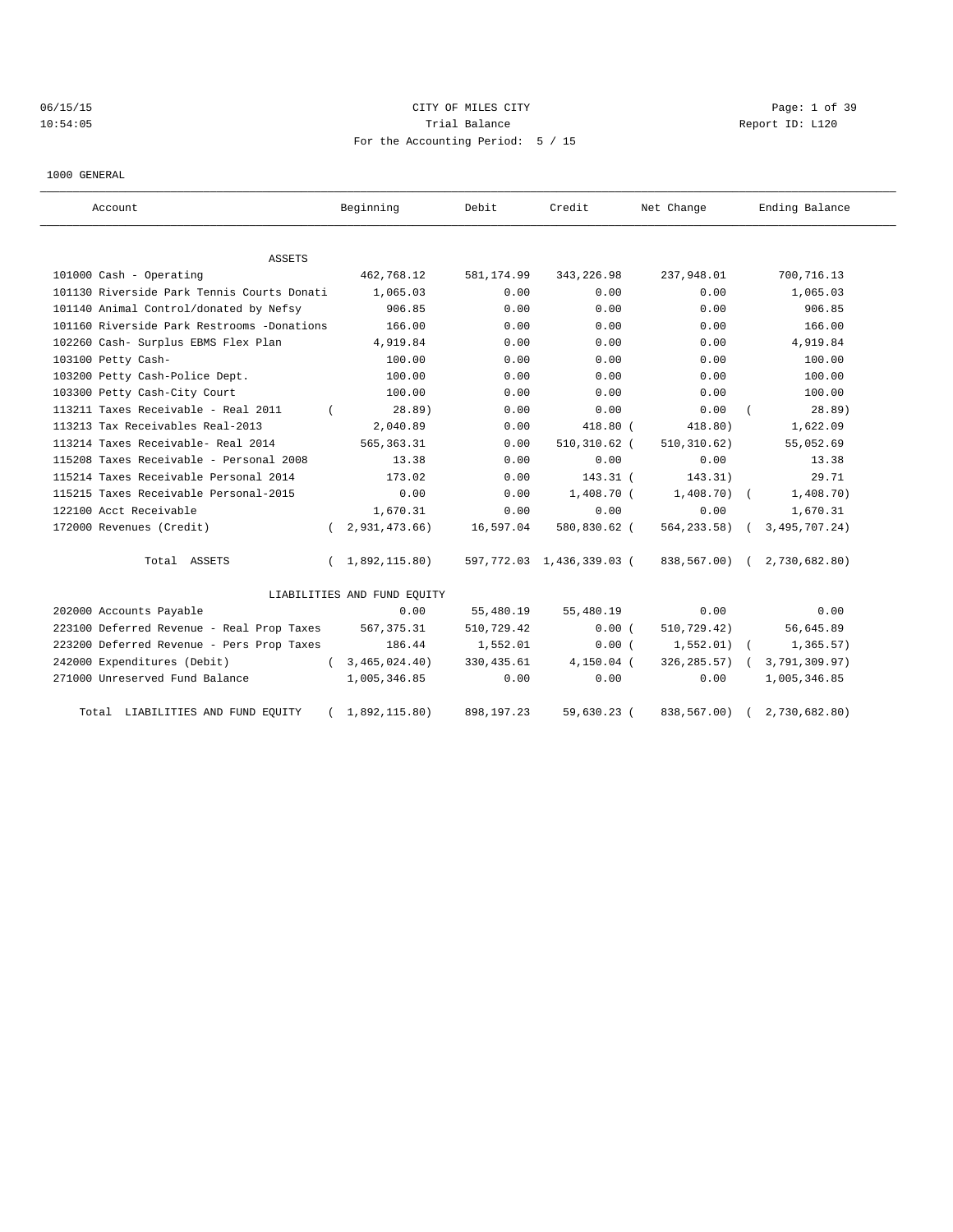### 06/15/15 CITY OF MILES CITY Page: 2 of 39 10:54:05 Trial Balance Report ID: L120 For the Accounting Period: 5 / 15

#### 2220 LIBRARY

| Account                                    | Beginning                   | Debit     | Credit       | Net Change    | Ending Balance |
|--------------------------------------------|-----------------------------|-----------|--------------|---------------|----------------|
|                                            |                             |           |              |               |                |
| ASSETS                                     |                             |           |              |               |                |
| 101000 Cash - Operating                    | 5,885.84)                   | 65,012.55 | 30,701.21    | 34, 311.34    | 28,425.50      |
| 101032 Cash- Library Board of Trustees Mul | 21,658.04                   | 0.00      | 0.00         | 0.00          | 21,658.04      |
| 103000 Petty Cash                          | 75.00                       | 0.00      | 0.00         | 0.00          | 75.00          |
| 172000 Revenues (Credit)                   | 248,563.46)                 | 0.00      | 63,464.50 (  | $63,464.50$ ( | 312,027.96)    |
| Total ASSETS                               | 232,716.26)                 | 65,012.55 | 94,165.71 (  | 29,153.16) (  | 261,869.42)    |
|                                            | LIABILITIES AND FUND EQUITY |           |              |               |                |
| 202000 Accounts Payable                    | 0.00                        | 7,659.28  | 7,659.28     | 0.00          | 0.00           |
| 242000 Expenditures (Debit)                | 266, 926.61)                | 30,701.21 | 1,548.05 (   | 29,153.16) (  | 296,079.77)    |
| 271000 Unreserved Fund Balance             | 34, 210.35                  | 0.00      | 0.00         | 0.00          | 34, 210.35     |
| LIABILITIES AND FUND EQUITY<br>Total       | 232,716.26)                 | 38,360.49 | $9,207,33$ ( | 29,153.16) (  | 261,869.42)    |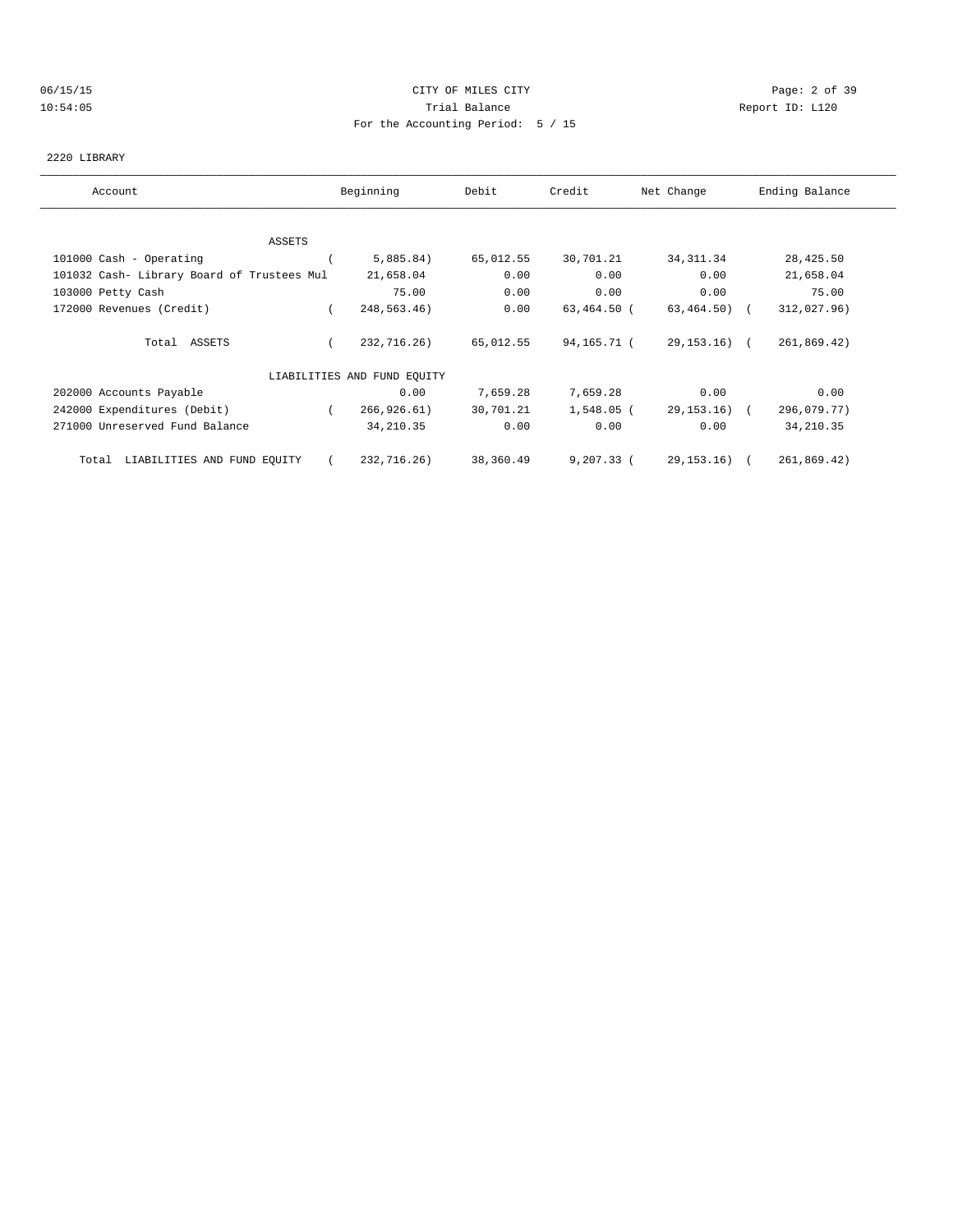| 06/15/15 |  |
|----------|--|
| 10:54:05 |  |

# CITY OF MILES CITY **CHANGE CITY** Page: 3 of 39 10:54:05 Report ID: L120 For the Accounting Period: 5 / 15

### 2260 EMERGENCY DISASTER

| Account                                   | Beginning                   | Debit | Credit   | Net Change | Ending Balance |
|-------------------------------------------|-----------------------------|-------|----------|------------|----------------|
|                                           |                             |       |          |            |                |
| ASSETS                                    |                             |       |          |            |                |
| 101000 Cash - Operating                   | 33.42                       | 2.02  | 0.00     | 2.02       | 35.44          |
| 113211 Taxes Receivable - Real 2011       | 3.46                        | 0.00  | 0.00     | 0.00       | 3.46           |
| 172000 Revenues (Credit)                  | 33.42                       | 0.00  | $2.02$ ( | $2.02)$ (  | 35.44)         |
| Total ASSETS                              | 3.46                        | 2.02  | 2.02     | 0.00       | 3.46           |
|                                           | LIABILITIES AND FUND EQUITY |       |          |            |                |
| 223100 Deferred Revenue - Real Prop Taxes | 3.46                        | 0.00  | 0.00     | 0.00       | 3.46           |
| LIABILITIES AND FUND EOUITY<br>Total      | 3.46                        | 0.00  | 0.00     | 0.00       | 3.46           |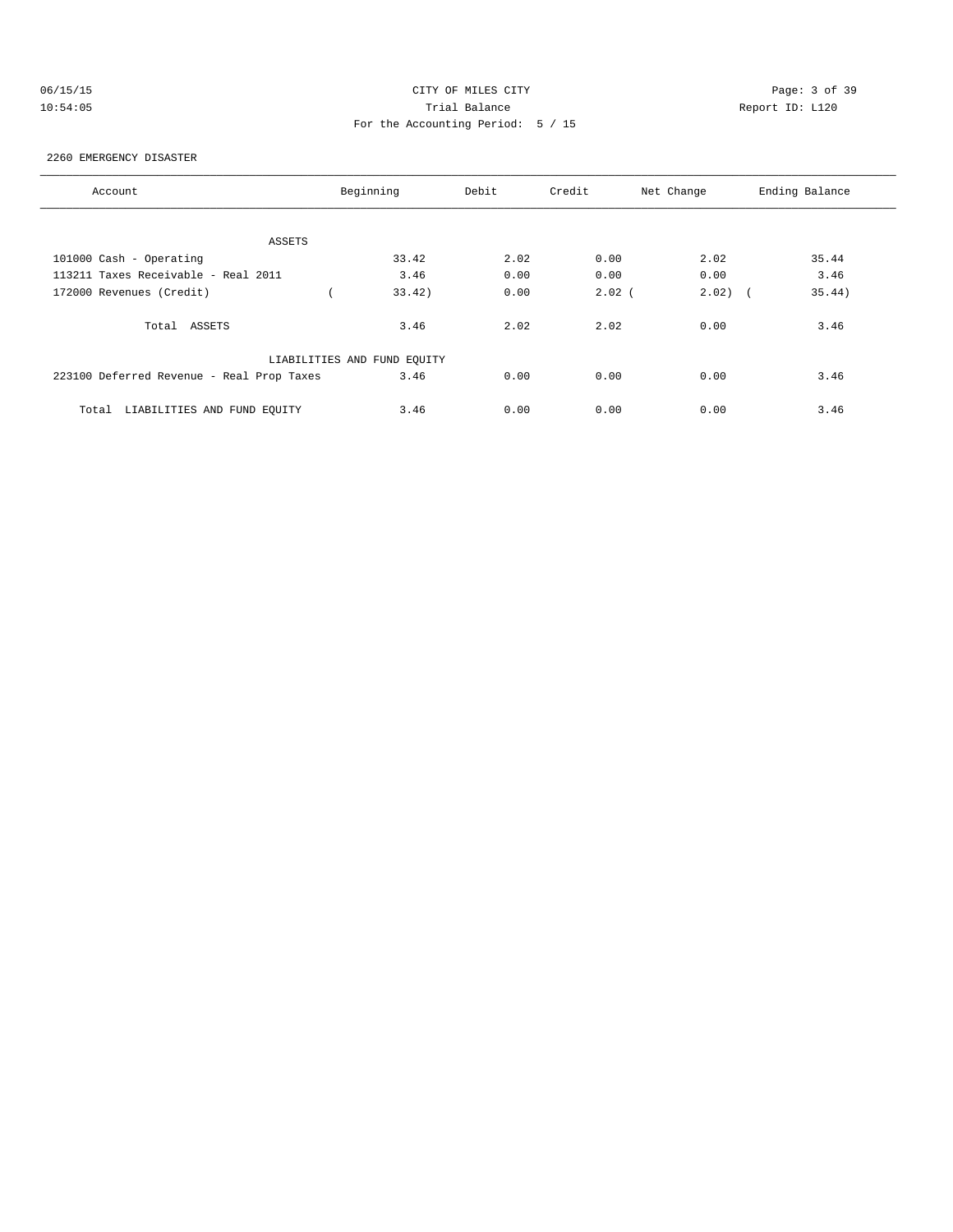# 06/15/15 CITY OF MILES CITY Page: 4 of 39 10:54:05 Trial Balance Report ID: L120 For the Accounting Period: 5 / 15

#### 2270 Health

| Account                              |        | Beginning                   | Debit    | Credit       | Net Change     | Ending Balance           |
|--------------------------------------|--------|-----------------------------|----------|--------------|----------------|--------------------------|
|                                      |        |                             |          |              |                |                          |
|                                      | ASSETS |                             |          |              |                |                          |
| 101000 Cash - Operating              |        | 35,504.11                   | 476.50   | 2,751.17 (   | 2, 274.67)     | 33, 229.44               |
| 172000 Revenues (Credit)             |        | 54,058.68)                  | 0.00     | 476.50 (     | $476.50$ (     | 54, 535.18)              |
| Total ASSETS                         |        | 18,554.57)                  | 476.50   | $3,227.67$ ( | $2,751.17$ ) ( | 21,305.74)               |
|                                      |        | LIABILITIES AND FUND EQUITY |          |              |                |                          |
| 202000 Accounts Payable              |        | 0.00                        | 2,750.00 | 2,750.00     | 0.00           | 0.00                     |
| 242000 Expenditures (Debit)          |        | 30, 299.46)                 | 2,751.17 | 0.00(        | 2,751.17)      | 33,050.63)<br>$\sqrt{2}$ |
| 271000 Unreserved Fund Balance       |        | 11,744.89                   | 0.00     | 0.00         | 0.00           | 11,744.89                |
| LIABILITIES AND FUND EQUITY<br>Total |        | 18,554.57)                  | 5,501.17 | $2,750.00$ ( | 2,751.17)      | 21,305.74)               |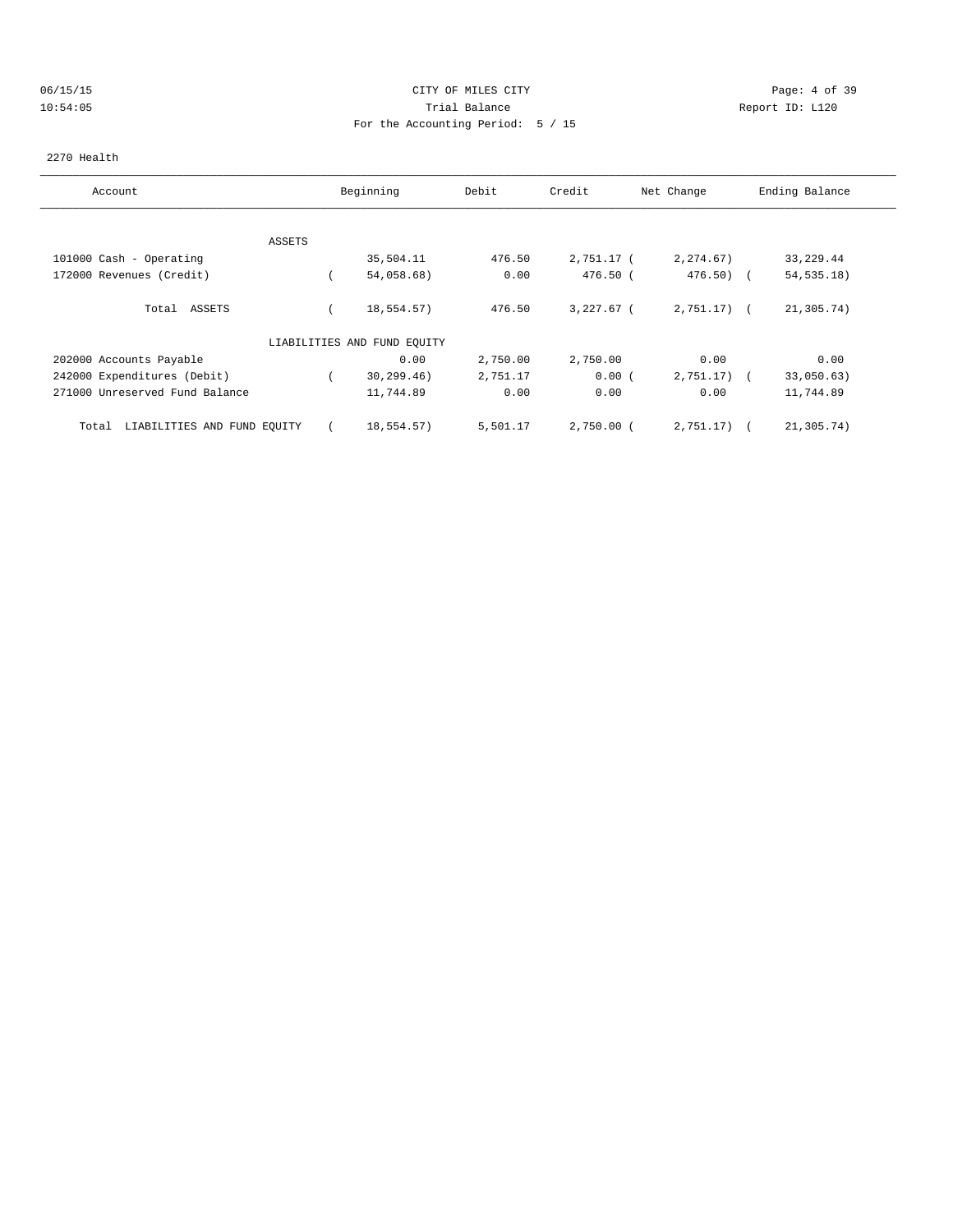# 06/15/15 CITY OF MILES CITY Page: 5 of 39 10:54:05 Trial Balance Report ID: L120 For the Accounting Period: 5 / 15

#### 2350 Local Government/Study Commission

| Account                                   | Beginning                   | Debit    | Credit     | Net Change   | Ending Balance |
|-------------------------------------------|-----------------------------|----------|------------|--------------|----------------|
|                                           |                             |          |            |              |                |
| ASSETS                                    |                             |          |            |              |                |
| 101000 Cash - Operating                   | 1,709.44                    | 2,462.76 | 729.45     | 1,733.31     | 3,442.75       |
| 113214 Taxes Receivable- Real 2014        | 2,720.92                    | 0.00     | 2,455.98 ( | 2,455.98)    | 264.94         |
| 115215 Taxes Receivable Personal-2015     | 0.00                        | 0.00     | $6.78$ (   | $6.78$ (     | 6.78)          |
| 172000 Revenues (Credit)                  | 4, 112.63)                  | 0.00     | 2,462.76 ( | $2,462.76$ ( | $6, 575.39$ )  |
| Total ASSETS                              | 317.73                      | 2,462.76 | 5,654.97 ( | $3,192,21$ ( | 2,874.48)      |
|                                           | LIABILITIES AND FUND EQUITY |          |            |              |                |
| 202000 Accounts Payable                   | 0.00                        | 729.45   | 729.45     | 0.00         | 0.00           |
| 223100 Deferred Revenue - Real Prop Taxes | 2,720.92                    | 2,455.98 | 0.00(      | 2,455.98)    | 264.94         |
| 223200 Deferred Revenue - Pers Prop Taxes | 0.00                        | 6.78     | 0.00(      | $6.78$ ) (   | 6.78)          |
| 242000 Expenditures (Debit)               | $2,403.19$ )                | 729.45   | 0.00(      | $729.45$ ) ( | 3, 132.64)     |
| Total LIABILITIES AND FUND EQUITY         | 317.73                      | 3,921.66 | 729.45 (   | 3, 192, 21)  | 2,874.48)      |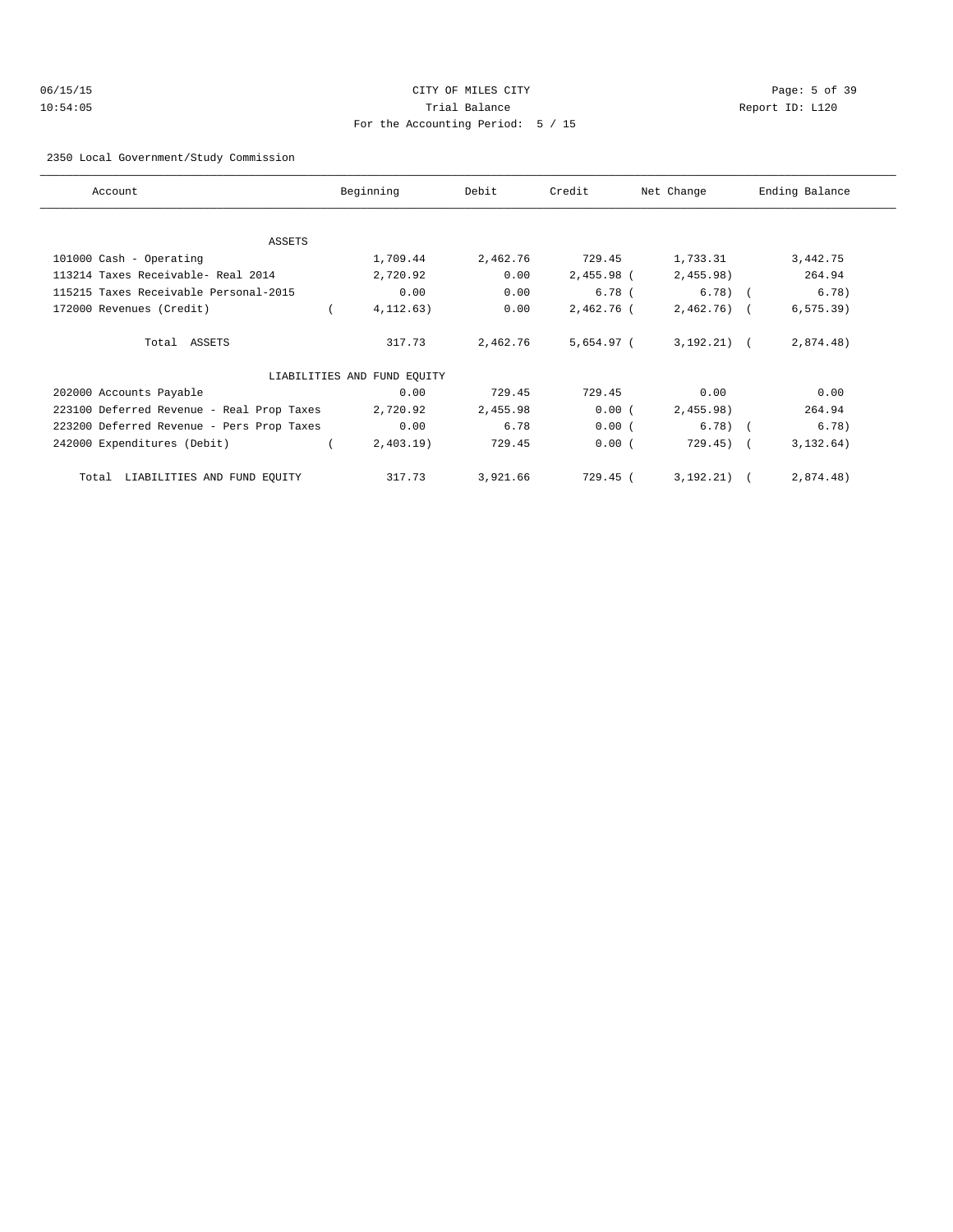### 06/15/15 CITY OF MILES CITY Page: 6 of 39 10:54:05 Trial Balance Report ID: L120 For the Accounting Period: 5 / 15

2372 Permissive Medical Levy

| Account                                   | Beginning                   | Debit     | Credit             | Net Change     | Ending Balance |
|-------------------------------------------|-----------------------------|-----------|--------------------|----------------|----------------|
|                                           |                             |           |                    |                |                |
| <b>ASSETS</b>                             |                             |           |                    |                |                |
| 101000 Cash - Operating                   | 21,258.55                   | 56,211.47 | 0.00               | 56,211.47      | 77,470.02      |
| 113211 Taxes Receivable - Real 2011       | 5.80)                       | 0.00      | 0.00               | 0.00           | 5.80)          |
| 113213 Tax Receivables Real-2013          | 202.04                      | 0.00      | $41.45$ (          | 41.45)         | 160.59         |
| 113214 Taxes Receivable- Real 2014        | 62,034.87                   | 0.00      | 55,994.18 (        | 55,994.18)     | 6,040.69       |
| 115214 Taxes Receivable Personal 2014     | 17.11                       | 0.00      | 14.19 <sup>7</sup> | $14.19$ )      | 2.92           |
| 115215 Taxes Receivable Personal-2015     | 0.00                        | 0.00      | 154.57 (           | 154.57) (      | 154.57)        |
| 172000 Revenues (Credit)                  | 97,909.65)                  | 0.00      | 56,211.47 (        | 56,211.47) (   | 154, 121. 12)  |
| Total ASSETS                              | 14,402.88)                  | 56,211.47 | 112,415.86 (       | 56,204.39) (   | 70,607.27)     |
|                                           | LIABILITIES AND FUND EOUITY |           |                    |                |                |
| 223100 Deferred Revenue - Real Prop Taxes | 62,231.08                   | 56,035.63 | 0.00(              | 56,035.63)     | 6,195.45       |
| 223200 Deferred Revenue - Pers Prop Taxes | 14.51                       | 168.76    | 0.00(              | 168.76) (      | 154.25)        |
| 242000 Expenditures (Debit)               | 81,032.00)                  | 0.00      | 0.00               | 0.00           | 81,032.00)     |
| 271000 Unreserved Fund Balance            | 4,383.53                    | 0.00      | 0.00               | 0.00           | 4,383.53       |
| Total LIABILITIES AND FUND EQUITY         | 14,402.88)                  | 56,204.39 | 0.00(              | $56, 204.39$ ( | 70,607.27)     |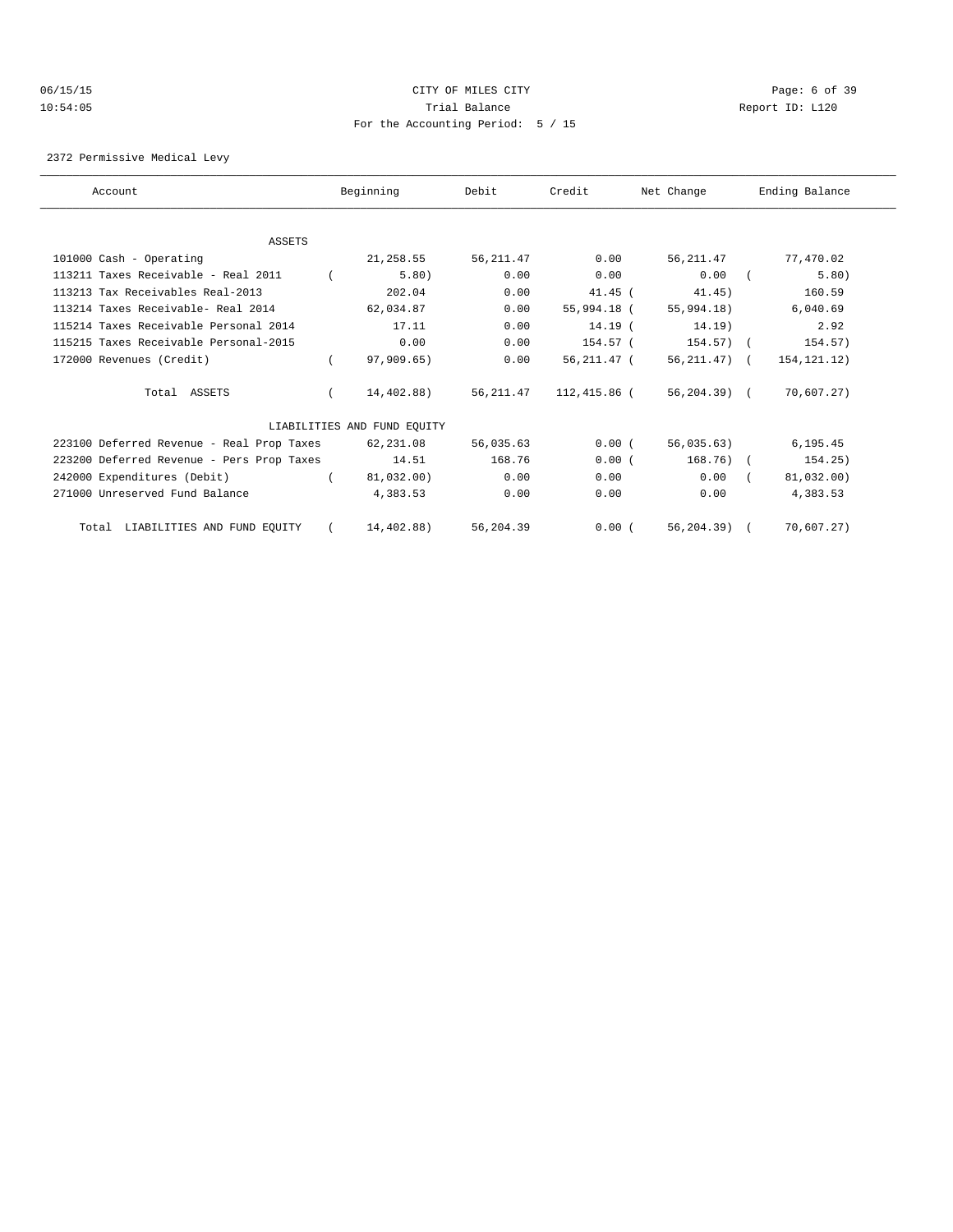# 06/15/15 CITY OF MILES CITY Page: 7 of 39 10:54:05 Trial Balance Report ID: L120 For the Accounting Period: 5 / 15

2394 BUILDING CODE ENFORCEMENT

| Account                              |        | Beginning                   | Debit    | Credit       | Net Change   | Ending Balance |
|--------------------------------------|--------|-----------------------------|----------|--------------|--------------|----------------|
|                                      |        |                             |          |              |              |                |
|                                      | ASSETS |                             |          |              |              |                |
| 101000 Cash - Operating              |        | 111,594.08                  | 5,579.96 | $5,678.99$ ( | 99.03)       | 111,495.05     |
| 172000 Revenues (Credit)             |        | 52, 303.81)                 | 75.00    | $5,109.85$ ( | $5,034.85$ ( | 57,338.66)     |
| Total ASSETS                         |        | 59,290.27                   | 5,654.96 | 10,788.84 (  | 5, 133.88)   | 54, 156.39     |
|                                      |        | LIABILITIES AND FUND EQUITY |          |              |              |                |
| 202000 Accounts Payable              |        | 0.00                        | 4,269.24 | 4,269.24     | 0.00         | 0.00           |
| 242000 Expenditures (Debit)          |        | 59,061.47)                  | 5,603.99 | 470.11 (     | 5,133.88)    | 64, 195. 35)   |
| 271000 Unreserved Fund Balance       |        | 118, 351. 74                | 0.00     | 0.00         | 0.00         | 118,351.74     |
| LIABILITIES AND FUND EQUITY<br>Total |        | 59,290.27                   | 9,873.23 | 4,739.35 (   | 5, 133.88)   | 54, 156.39     |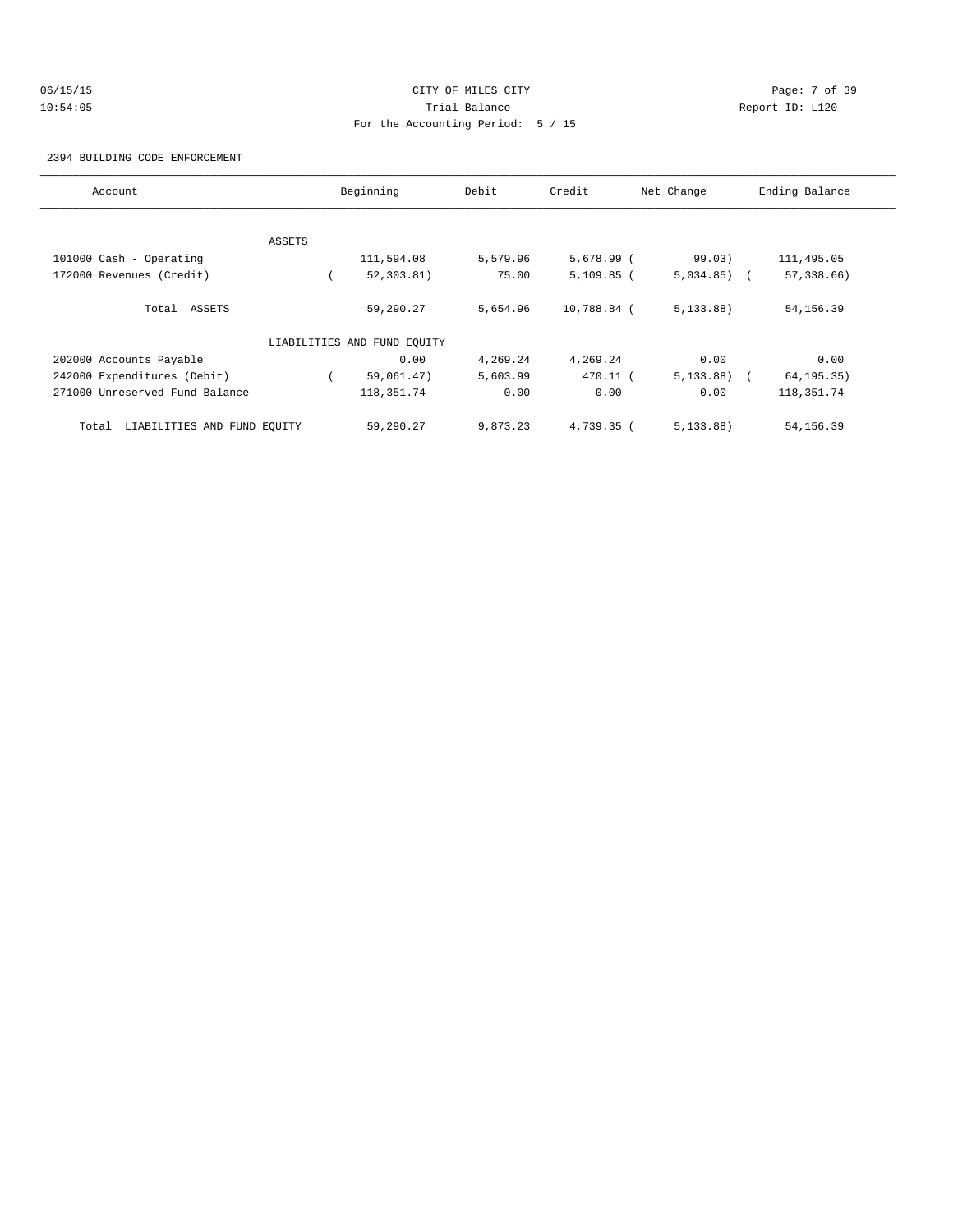# 06/15/15 CITY OF MILES CITY Page: 8 of 39 10:54:05 Trial Balance Report ID: L120 For the Accounting Period: 5 / 15

2400 LTG M D#165-(Gen City)

| Account                                    | Beginning                   | Debit     | Credit       | Net Change      | Ending Balance |
|--------------------------------------------|-----------------------------|-----------|--------------|-----------------|----------------|
|                                            |                             |           |              |                 |                |
|                                            |                             |           |              |                 |                |
| ASSETS                                     |                             |           |              |                 |                |
| 101000 Cash - Operating                    | 27,350.70                   | 49,270.35 | 13,590.54    | 35,679.81       | 63,030.51      |
| 118120 Special Assessments Receivable 2012 | 124.68                      | 0.00      | 0.00         | 0.00            | 124.68         |
| 118130 Special Assessments Receivable 2013 | 711.05                      | 0.00      | 132.67 (     | 132.67)         | 578.38         |
| 118140 Special Assessments Receivables-201 | 57,255.16                   | 0.00      | 49,097.15 (  | 49,097.15)      | 8,158.01       |
| 172000 Revenues (Credit)                   | 111,391.21)                 | 0.00      | 49,270.35 (  | 49,270.35) (    | 160, 661.56)   |
|                                            |                             |           |              |                 |                |
| Total ASSETS                               | 25,949.62)                  | 49,270.35 | 112,090.71 ( | 62,820.36) (    | 88,769.98)     |
|                                            | LIABILITIES AND FUND EOUITY |           |              |                 |                |
| 202000 Accounts Payable                    | 0.00                        | 13,590.54 | 13,590.54    | 0.00            | 0.00           |
| 223000 Deferred Revenue/Uncollected Taxes  | 58,092.25                   | 49,229.82 | $0.00$ (     | 49,229.82)      | 8,862.43       |
| 242000 Expenditures (Debit)                | 129,447.07)                 | 13,590.54 | 0.00(        | $13,590.54$ ) ( | 143,037.61)    |
| 271000 Unreserved Fund Balance             | 45,405.20                   | 0.00      | 0.00         | 0.00            | 45,405.20      |
|                                            |                             |           |              |                 |                |
| LIABILITIES AND FUND EQUITY<br>Total       | 25,949.62)                  | 76,410.90 | 13,590.54 (  | 62,820.36) (    | 88,769.98)     |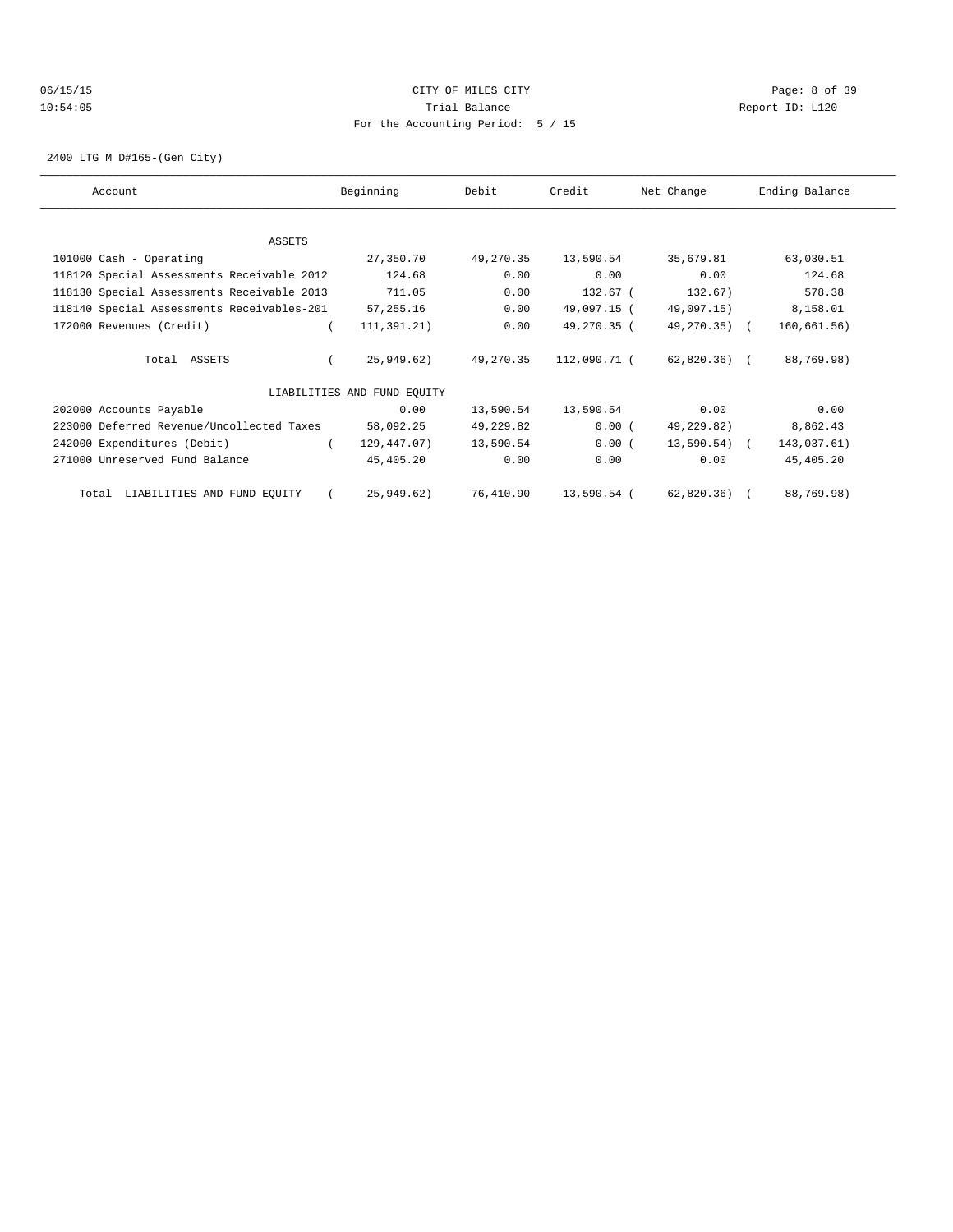# 06/15/15 CITY OF MILES CITY Page: 9 of 39 10:54:05 Trial Balance Report ID: L120 For the Accounting Period: 5 / 15

2420 LTG M D#167-(MilesAddn Etc)

| Account                                    | Beginning                   | Debit     | Credit      | Net Change    | Ending Balance |
|--------------------------------------------|-----------------------------|-----------|-------------|---------------|----------------|
|                                            |                             |           |             |               |                |
| ASSETS                                     |                             |           |             |               |                |
| 101000 Cash - Operating                    | 6,301.50                    | 10,784.00 | 2,324.89    | 8,459.11      | 14,760.61      |
| 118130 Special Assessments Receivable 2013 | 132.29                      | 0.00      | 0.00        | 0.00          | 132.29         |
| 118140 Special Assessments Receivables-201 | 12, 143.79                  | 0.00      | 10,779.16 ( | 10,779.16)    | 1,364.63       |
| 172000 Revenues (Credit)                   | 21,990.91)                  | 0.00      | 10,784.00 ( | $10,784.00$ ( | 32,774.91)     |
| Total ASSETS                               | 3,413.33)                   | 10,784.00 | 23,888.05 ( | 13,104.05) (  | 16, 517.38)    |
|                                            | LIABILITIES AND FUND EQUITY |           |             |               |                |
| 202000 Accounts Payable                    | 0.00                        | 2,324.89  | 2,324.89    | 0.00          | 0.00           |
| 223000 Deferred Revenue/Uncollected Taxes  | 12,276.08                   | 10,779.16 | 0.00(       | 10,779.16)    | 1,496.92       |
| 242000 Expenditures (Debit)                | 25, 546.13)                 | 2,324.89  | 0.00(       | $2,324.89$ (  | 27,871.02)     |
| 271000 Unreserved Fund Balance             | 9,856.72                    | 0.00      | 0.00        | 0.00          | 9,856.72       |
| LIABILITIES AND FUND EQUITY<br>Total       | 3,413.33)                   | 15,428.94 | 2,324.89 (  | 13,104.05) (  | 16,517.38)     |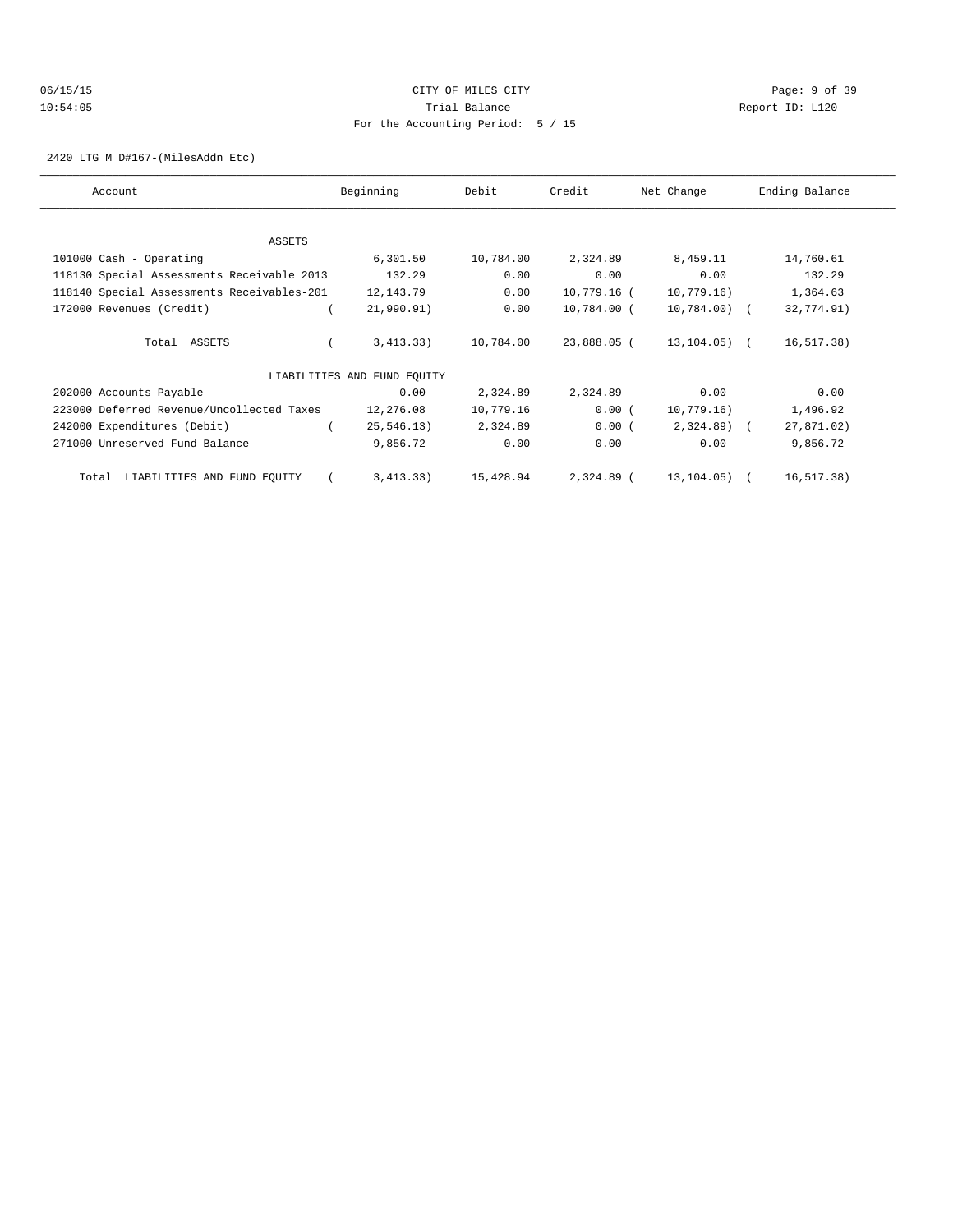### 06/15/15 CITY OF MILES CITY Page: 10 of 39 10:54:05 Trial Balance Report ID: L120 For the Accounting Period: 5 / 15

2430 LTG M D#171-(Balsam Est)

| Account                                    | Beginning                   | Debit    | Credit     | Net Change    | Ending Balance |
|--------------------------------------------|-----------------------------|----------|------------|---------------|----------------|
|                                            |                             |          |            |               |                |
| <b>ASSETS</b>                              |                             |          |            |               |                |
| 101000 Cash - Operating                    | 1,314.86                    | 1,598.22 | 1,132.22   | 466.00        | 1,780.86       |
| 118140 Special Assessments Receivables-201 | 1,668.62                    | 0.00     | 1,597.50 ( | 1,597.50      | 71.12          |
| 172000 Revenues (Credit)                   | 2,421.84)                   | 0.00     | 1,598.22 ( | $1,598.22$ (  | 4,020.06)      |
| Total ASSETS                               | 561.64                      | 1,598.22 | 4,327.94 ( | 2,729.72) (   | 2,168.08)      |
|                                            | LIABILITIES AND FUND EQUITY |          |            |               |                |
| 202000 Accounts Payable                    | 0.00                        | 1,132.22 | 1,132.22   | 0.00          | 0.00           |
| 223000 Deferred Revenue/Uncollected Taxes  | 1,668.62                    | 1,597.50 | 0.00(      | 1,597.50      | 71.12          |
| 242000 Expenditures (Debit)                | 2, 260.27)                  | 1,132.22 | 0.00(      | $1,132.22)$ ( | 3,392.49)      |
| 271000 Unreserved Fund Balance             | 1,153.29                    | 0.00     | 0.00       | 0.00          | 1,153.29       |
| Total LIABILITIES AND FUND EQUITY          | 561.64                      | 3,861.94 | 1,132.22 ( | 2,729.72) (   | 2,168.08)      |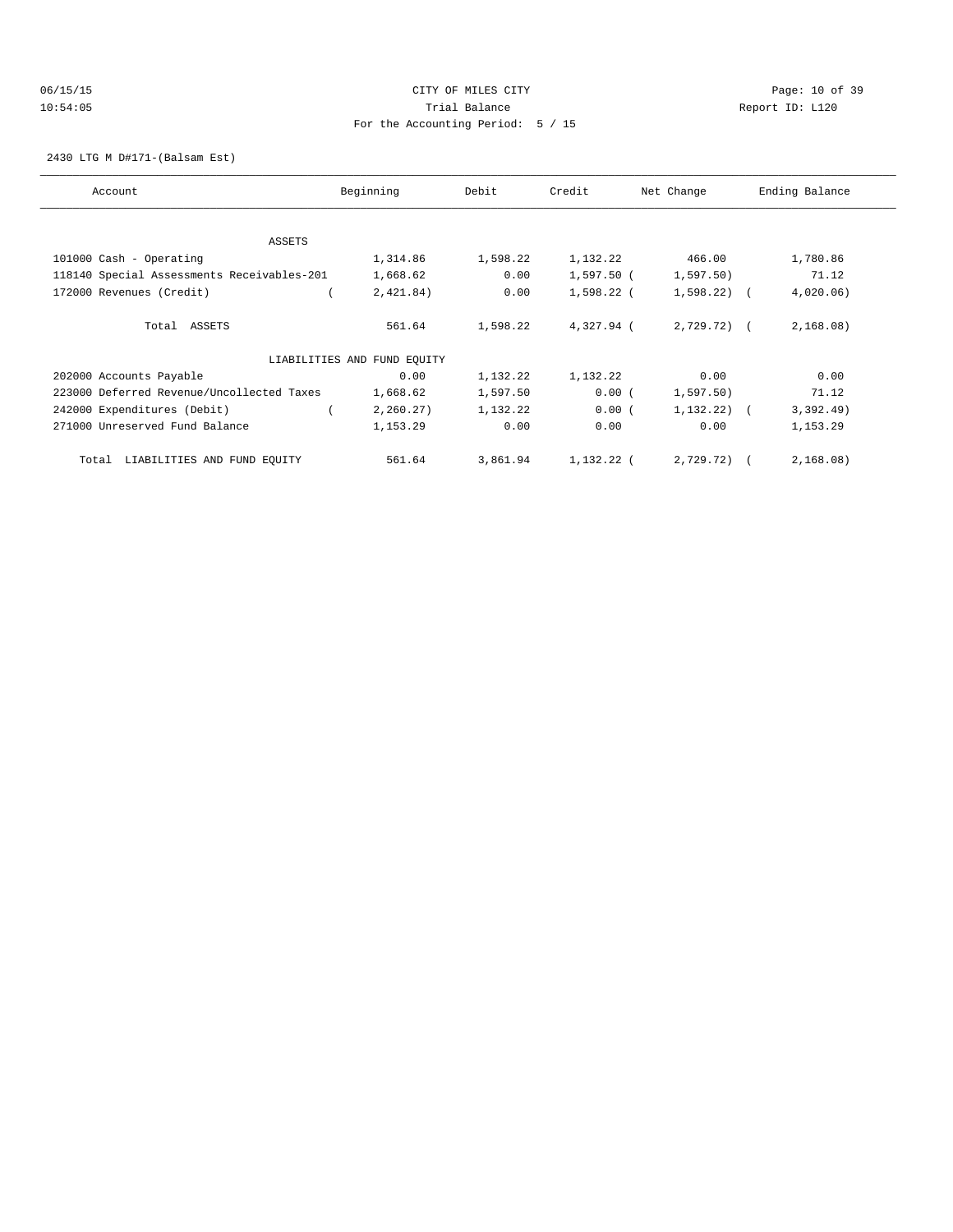### 06/15/15 Page: 11 of 39 10:54:05 Trial Balance Report ID: L120 For the Accounting Period: 5 / 15

2440 LTG M D#172-(Main Str)

| Account                                    | Beginning                   | Debit    | Credit       | Net Change     | Ending Balance |
|--------------------------------------------|-----------------------------|----------|--------------|----------------|----------------|
|                                            |                             |          |              |                |                |
| ASSETS                                     |                             |          |              |                |                |
| 101000 Cash - Operating                    | 2,499.22                    | 6,848.64 | 1,062.66     | 5,785.98       | 8,285.20       |
| 118140 Special Assessments Receivables-201 | 7,282.28                    | 0.00     | 6,845.57 (   | 6,845.57)      | 436.71         |
| 172000 Revenues (Credit)                   | 12,855.42)                  | 0.00     | $6,848.64$ ( | $6,848.64$ (   | 19,704.06)     |
| Total ASSETS                               | 3,073.92)                   | 6,848.64 | 14,756.87 (  | 7,908.23) (    | 10,982.15)     |
|                                            | LIABILITIES AND FUND EQUITY |          |              |                |                |
| 202000 Accounts Payable                    | 0.00                        | 1,062.66 | 1,062.66     | 0.00           | 0.00           |
| 223000 Deferred Revenue/Uncollected Taxes  | 7,282.28                    | 6,845.57 | 0.00(        | 6,845.57)      | 436.71         |
| 242000 Expenditures (Debit)                | 14,266.48)                  | 1,062.66 | 0.00(        | $1,062.66$ ) ( | 15,329.14)     |
| 271000 Unreserved Fund Balance             | 3,910.28                    | 0.00     | 0.00         | 0.00           | 3,910.28       |
| LIABILITIES AND FUND EQUITY<br>Total       | 3,073.92)                   | 8,970.89 | 1,062.66 (   | 7,908.23) (    | 10,982.15)     |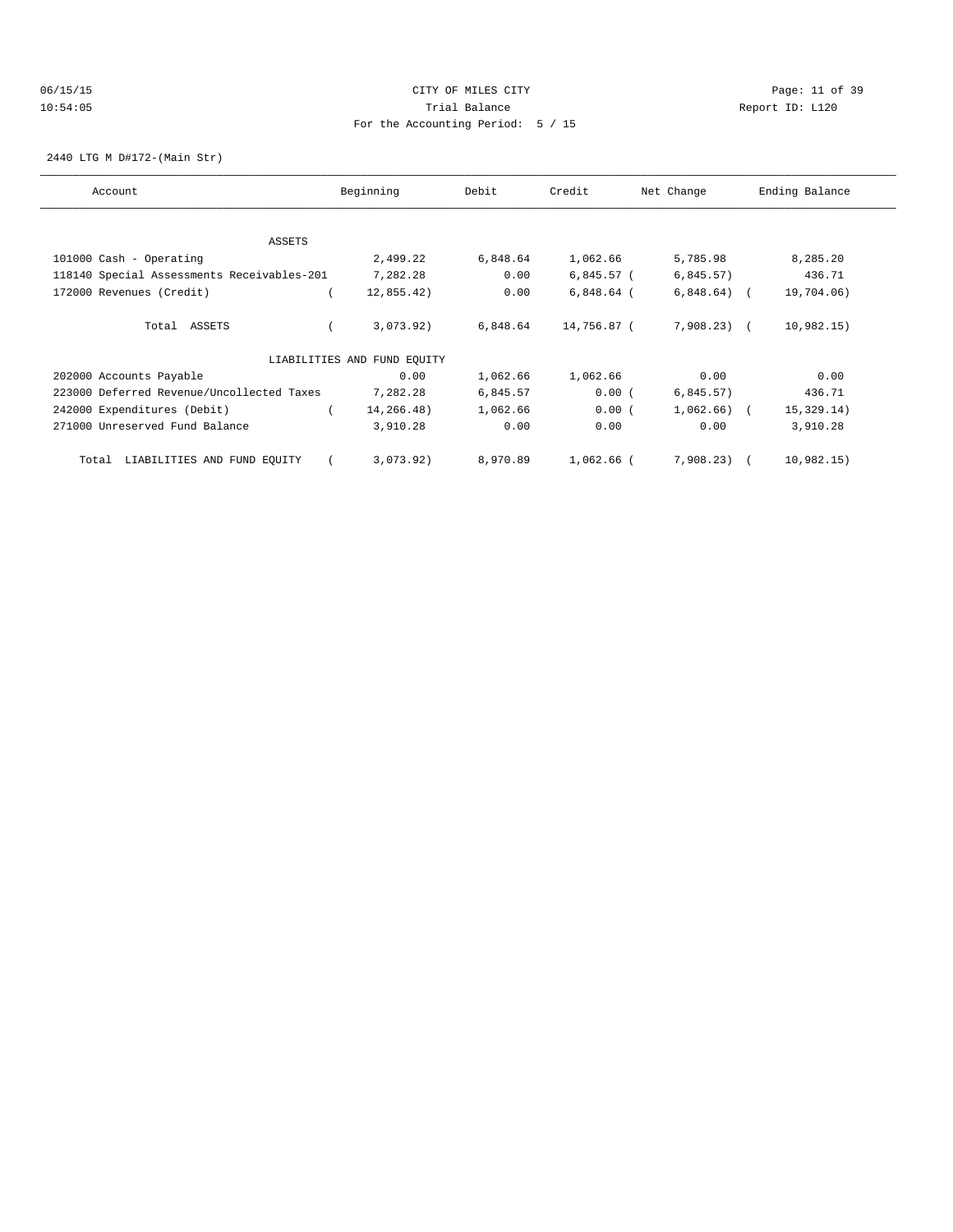# 06/15/15 Page: 12 of 39 10:54:05 Trial Balance Report ID: L120 For the Accounting Period: 5 / 15

2450 LTG M D#195-(SG-Trico)

| Account                                    | Beginning                   | Debit    | Credit       | Net Change   | Ending Balance |
|--------------------------------------------|-----------------------------|----------|--------------|--------------|----------------|
|                                            |                             |          |              |              |                |
| ASSETS                                     |                             |          |              |              |                |
| 101000 Cash - Operating                    | 1,396.02                    | 2,680.83 | 0.00         | 2,680.83     | 4,076.85       |
| 118140 Special Assessments Receivables-201 | 2,773.68                    | 0.00     | $2,679.63$ ( | 2,679.63)    | 94.05          |
| 172000 Revenues (Credit)                   | 4,599.54)                   | 0.00     | $2,680.83$ ( | $2,680.83$ ( | 7,280.37)      |
|                                            |                             |          |              |              |                |
| Total ASSETS                               | 429.84)                     | 2,680.83 | $5,360.46$ ( | $2,679.63$ ( | 3, 109.47)     |
|                                            | LIABILITIES AND FUND EQUITY |          |              |              |                |
| 223000 Deferred Revenue/Uncollected Taxes  | 2,773.68                    | 2,679.63 | 0.00(        | 2,679.63)    | 94.05          |
| 242000 Expenditures (Debit)                | 5,018.40)                   | 0.00     | 0.00         | 0.00         | 5,018.40)      |
| 271000 Unreserved Fund Balance             | 1,814.88                    | 0.00     | 0.00         | 0.00         | 1,814.88       |
| LIABILITIES AND FUND EQUITY<br>Total       | 429.84)                     | 2,679.63 | 0.00(        | 2,679.63)    | 3,109.47)      |
|                                            |                             |          |              |              |                |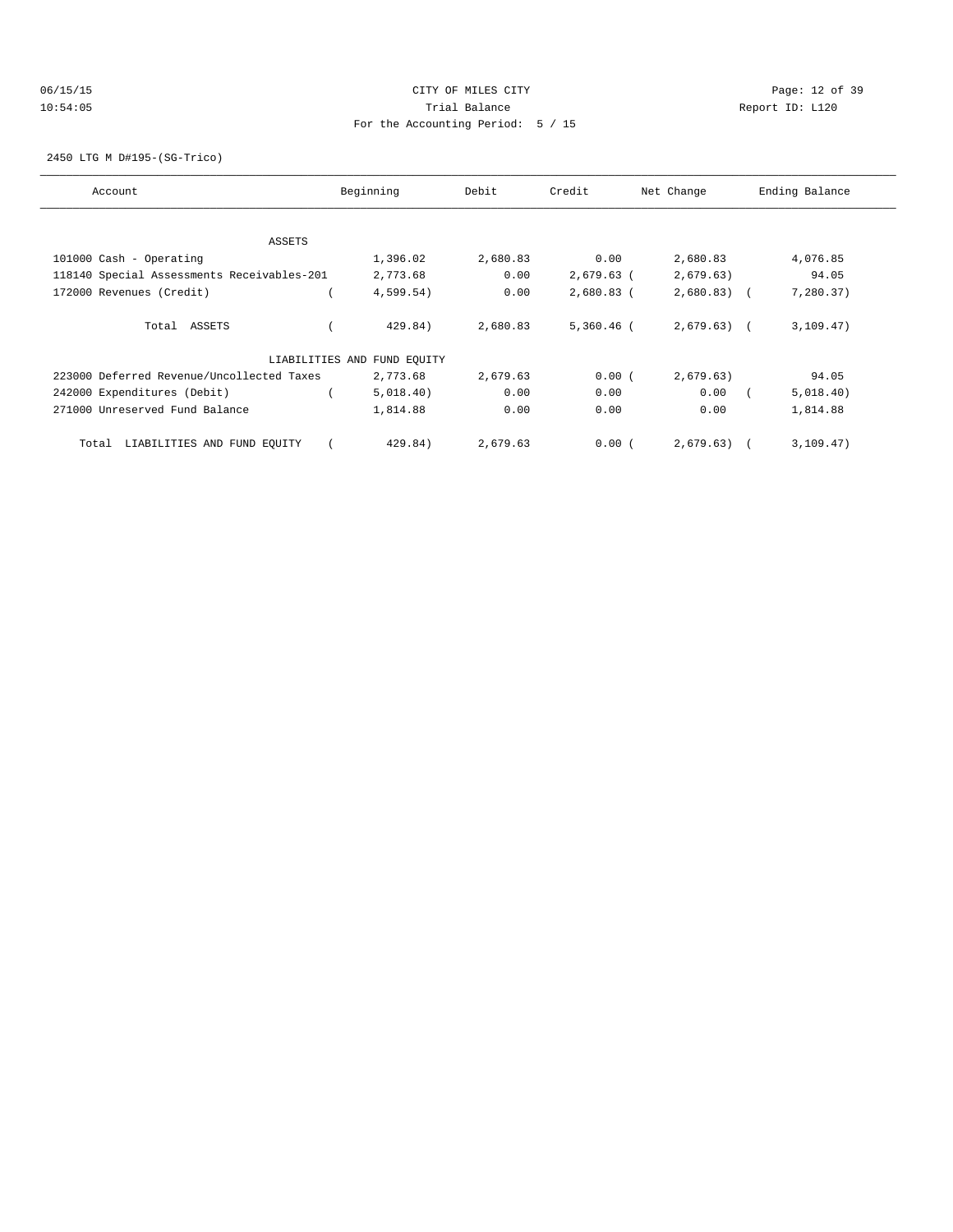### 06/15/15 Page: 13 of 39 10:54:05 Trial Balance Report ID: L120 For the Accounting Period: 5 / 15

2470 LTG M D#202-(SG-MDU&NV)

| Account                                    | Beginning                   | Debit    | Credit       | Net Change    | Ending Balance |
|--------------------------------------------|-----------------------------|----------|--------------|---------------|----------------|
| ASSETS                                     |                             |          |              |               |                |
| 101000 Cash - Operating                    | 1,490.88                    | 2,661.41 | 553.67       | 2,107.74      | 3,598.62       |
| 118140 Special Assessments Receivables-201 | 2,980.58                    | 0.00     | $2,660.22$ ( | 2,660.22)     | 320.36         |
| 172000 Revenues (Credit)                   | 4,941.44)                   | 0.00     | $2,661.41$ ( | $2,661.41$ (  | 7,602.85)      |
| Total ASSETS                               | 469.98)                     | 2,661.41 | 5,875.30 (   | $3, 213.89$ ( | 3,683.87)      |
|                                            | LIABILITIES AND FUND EQUITY |          |              |               |                |
| 202000 Accounts Payable                    | 0.00                        | 553.67   | 553.67       | 0.00          | 0.00           |
| 223000 Deferred Revenue/Uncollected Taxes  | 2,980.58                    | 2,660.22 | 0.00(        | 2,660.22)     | 320.36         |
| 242000 Expenditures (Debit)                | 6, 155.35)                  | 553.67   | 0.00(        | $553.67$ (    | 6,709.02)      |
| 271000 Unreserved Fund Balance             | 2,704.79                    | 0.00     | 0.00         | 0.00          | 2,704.79       |
| LIABILITIES AND FUND EQUITY<br>Total       | 469.98)                     | 3,767.56 | 553.67 (     | 3, 213, 89)   | 3,683.87)      |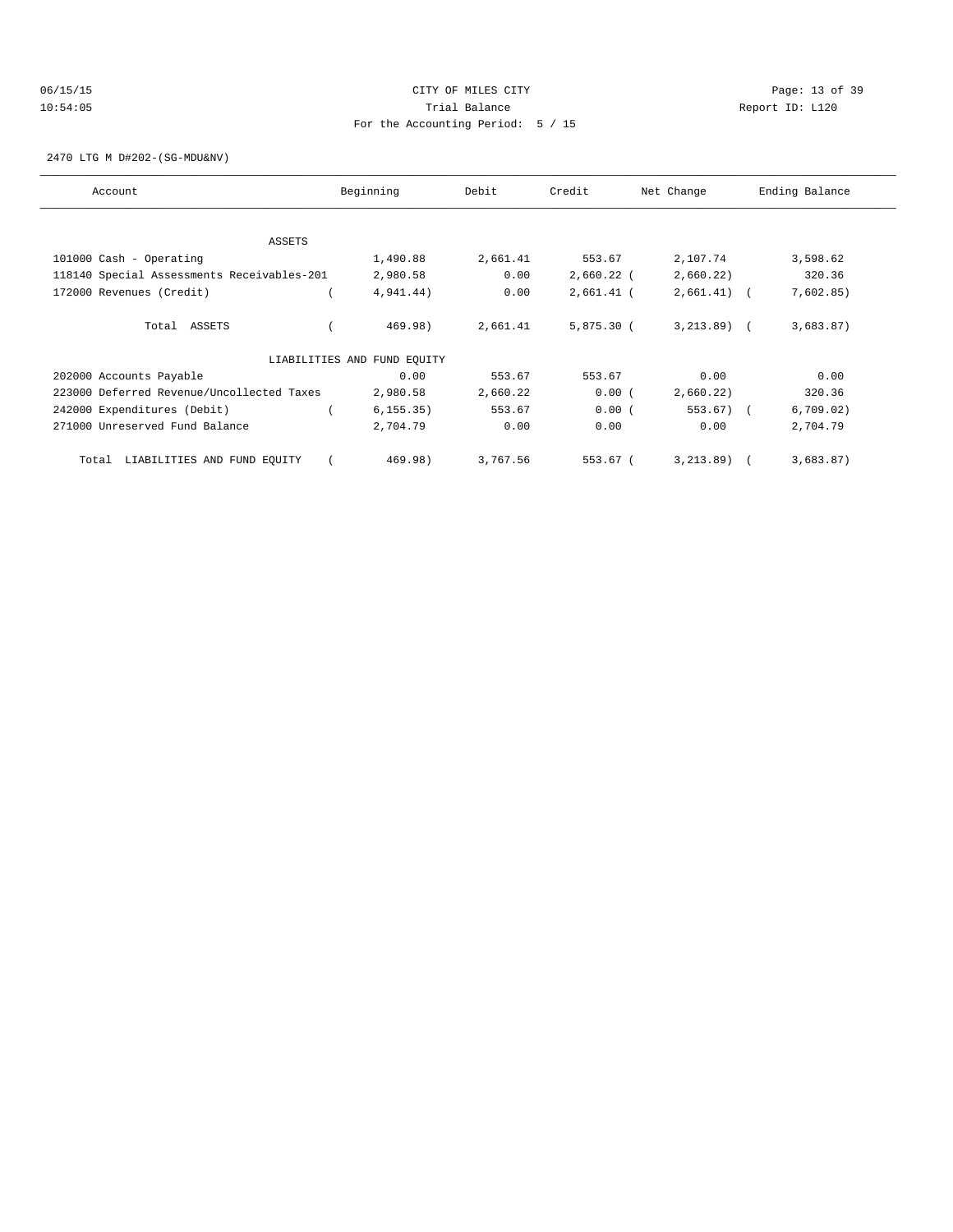### 06/15/15 CITY OF MILES CITY Page: 14 of 39 10:54:05 Trial Balance Report ID: L120 For the Accounting Period: 5 / 15

2480 LTG M M#173-(Milestown Estates)

| Account                                    | Beginning                   | Debit  | Credit     | Net Change   | Ending Balance |
|--------------------------------------------|-----------------------------|--------|------------|--------------|----------------|
|                                            |                             |        |            |              |                |
| ASSETS                                     |                             |        |            |              |                |
| 101000 Cash - Operating                    | 1,260.64                    | 267.60 | 96.99      | 170.61       | 1,431.25       |
| 118140 Special Assessments Receivables-201 | 383.64                      | 0.00   | $267.48$ ( | 267.48)      | 116.16         |
| 172000 Revenues (Credit)                   | 1,350.24)                   | 0.00   | $267.60$ ( | $267.60$ ) ( | 1,617.84)      |
| Total ASSETS                               | 294.04                      | 267.60 | 632.07 (   | $364.47$ ) ( | 70.43)         |
|                                            | LIABILITIES AND FUND EQUITY |        |            |              |                |
| 202000 Accounts Payable                    | 0.00                        | 96.99  | 96.99      | 0.00         | 0.00           |
| 223000 Deferred Revenue/Uncollected Taxes  | 383.64                      | 267.48 | 0.00(      | 267.48)      | 116.16         |
| 242000 Expenditures (Debit)                | 1,329.62)                   | 96.99  | 0.00(      | $96.99$ (    | 1,426.61)      |
| 271000 Unreserved Fund Balance             | 1,240.02                    | 0.00   | 0.00       | 0.00         | 1,240.02       |
| LIABILITIES AND FUND EQUITY<br>Total       | 294.04                      | 461.46 | 96.99(     | $364.47$ ) ( | 70.43)         |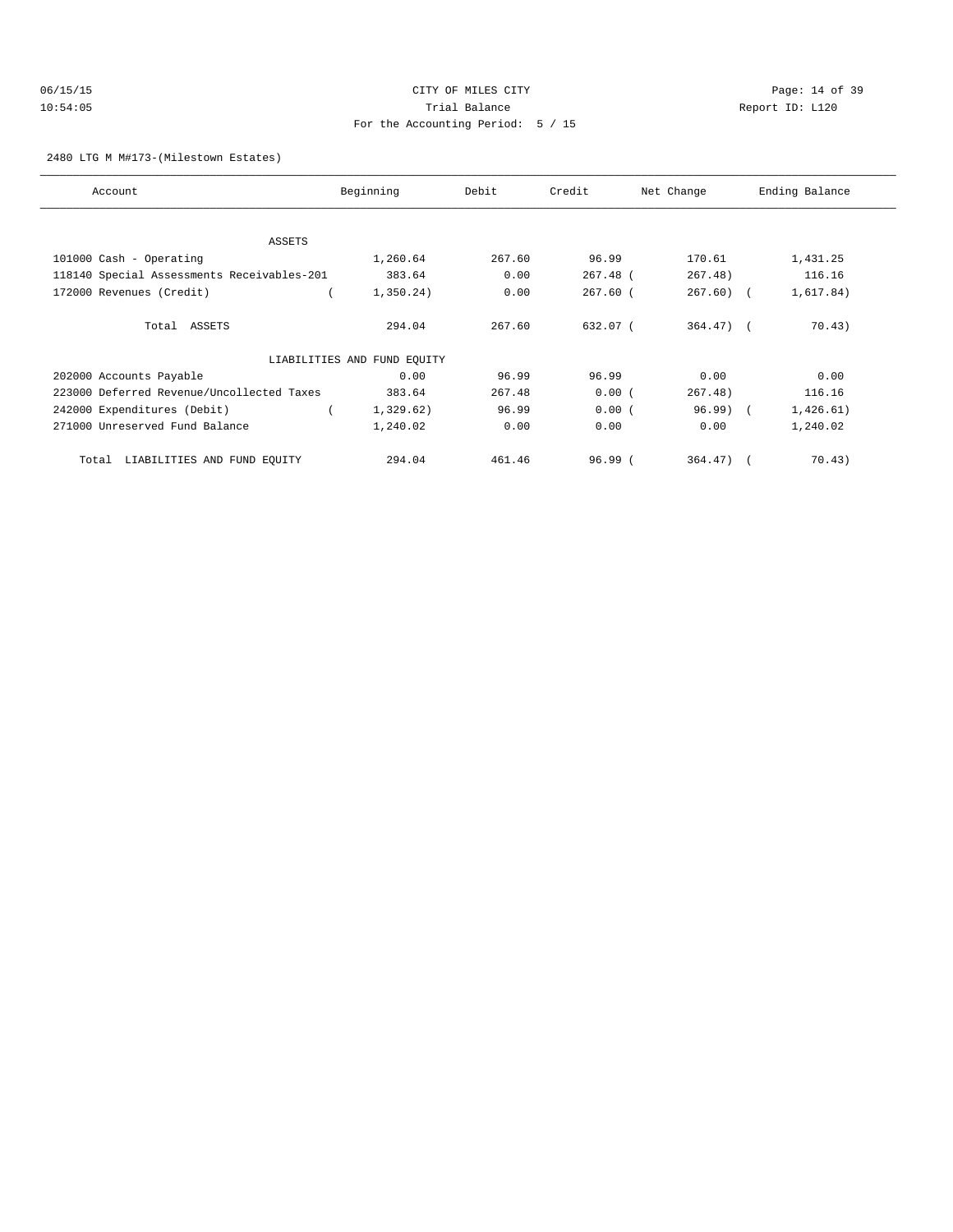# 06/15/15 Page: 15 of 39 10:54:05 Trial Balance Report ID: L120 For the Accounting Period: 5 / 15

2510 STR MAINT DIST #204

| Account                                    | Beginning                   | Debit      | Credit       | Net Change        | Ending Balance |
|--------------------------------------------|-----------------------------|------------|--------------|-------------------|----------------|
|                                            |                             |            |              |                   |                |
| ASSETS                                     |                             |            |              |                   |                |
| 101000 Cash - Operating                    | 323,087.24                  | 315,040.82 | 106,078.18   | 208,962.64        | 532,049.88     |
| 118130 Special Assessments Receivable 2013 | 2,435.57                    | 0.00       | 134.76 (     | 134.76)           | 2,300.81       |
| 118140 Special Assessments Receivables-201 | 350,557.02                  | 0.00       | 312,954.86 ( | 312,954.86)       | 37,602.16      |
| 172000 Revenues (Credit)                   | 634,771.57)                 | 0.00       | 313,248.82 ( | $313, 248.82$ ) ( | 948,020.39)    |
|                                            |                             |            |              |                   |                |
| Total ASSETS                               | 41,308.26                   | 315,040.82 | 732,416.62 ( | 417,375.80) (     | 376,067.54)    |
|                                            |                             |            |              |                   |                |
|                                            | LIABILITIES AND FUND EOUITY |            |              |                   |                |
| 202000 Accounts Payable                    | 0.00                        | 77,846.44  | 77,846.44    | 0.00              | 0.00           |
| 223000 Deferred Revenue/Uncollected Taxes  | 352,992.60                  | 313,089.62 | 0.00(        | 313,089.62)       | 39,902.98      |
| 242000 Expenditures (Debit)                | 593,080.92)                 | 106,078.18 | 1,792.00 (   | $104, 286, 18$ (  | 697,367.10)    |
| 271000 Unreserved Fund Balance             | 281,396.58                  | 0.00       | 0.00         | 0.00              | 281,396.58     |
|                                            |                             |            |              |                   |                |
| LIABILITIES AND FUND EQUITY<br>Total       | 41,308.26                   | 497,014.24 | 79,638.44 (  | 417,375.80) (     | 376,067.54)    |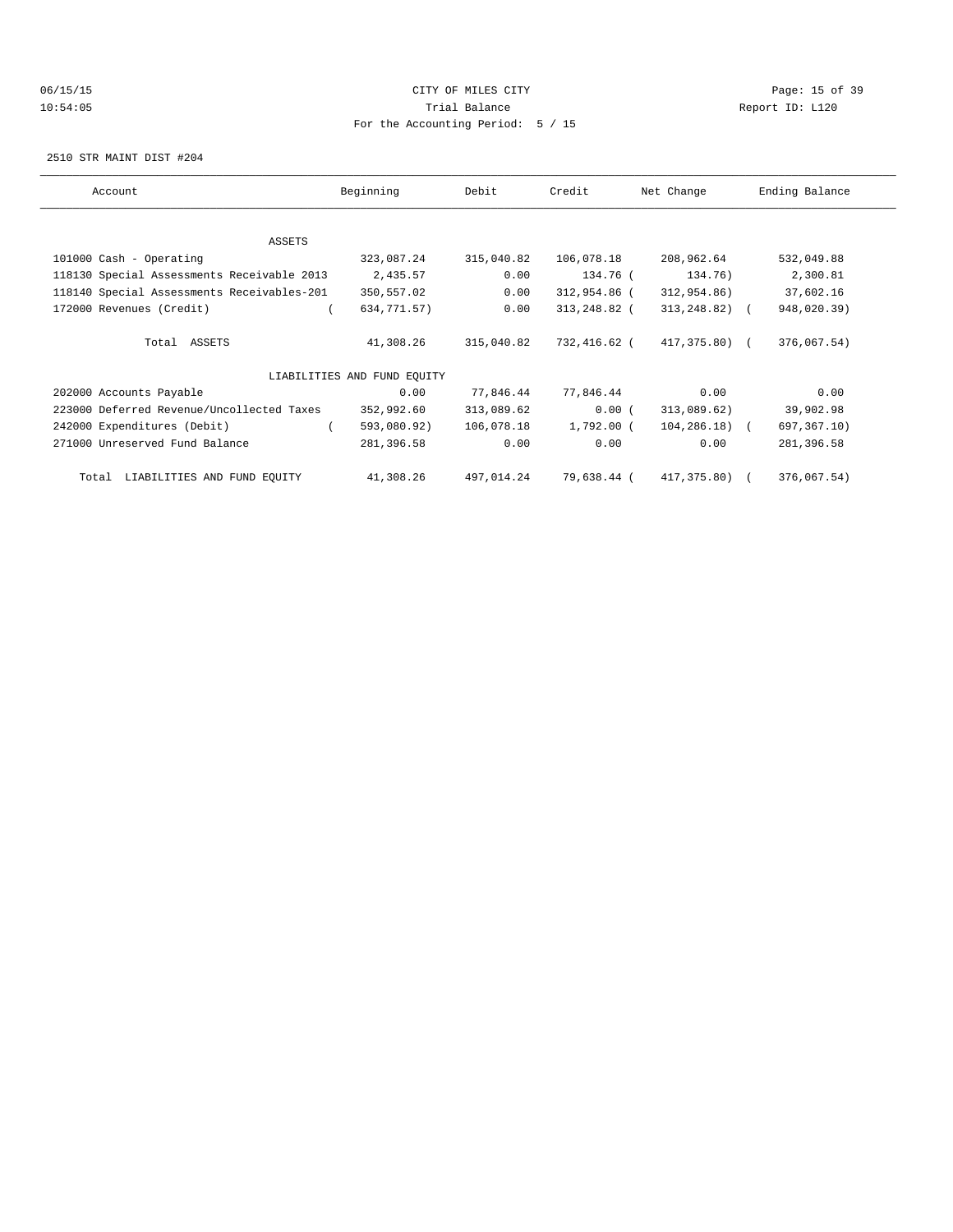# 06/15/15 CITY OF MILES CITY Page: 16 of 39 10:54:05 Trial Balance Report ID: L120 For the Accounting Period: 5 / 15

2520 STR MAINT DIST #205

| Account                                    | Beginning                   | Debit     | Credit       | Net Change     | Ending Balance |
|--------------------------------------------|-----------------------------|-----------|--------------|----------------|----------------|
|                                            |                             |           |              |                |                |
| ASSETS                                     |                             |           |              |                |                |
| 101000 Cash - Operating                    | 257,341.76                  | 63,808.56 | 17,150.85    | 46,657.71      | 303,999.47     |
| 118120 Special Assessments Receivable 2012 | 762.36                      | 0.00      | 0.00         | 0.00           | 762.36         |
| 118130 Special Assessments Receivable 2013 | 2,792.33                    | 0.00      | 686.29 (     | 686.29)        | 2,106.04       |
| 118140 Special Assessments Receivables-201 | 79,849.81                   | 0.00      | 62,048.97 (  | 62,048.97)     | 17,800.84      |
| 172000 Revenues (Credit)                   | 206,803.19                  | 0.00      | 62,858.80 (  | $62,858.80$ (  | 269,661.99)    |
| Total ASSETS                               | 133,943.07                  | 63,808.56 | 142,744.91 ( | 78,936.35)     | 55,006.72      |
|                                            | LIABILITIES AND FUND EQUITY |           |              |                |                |
| 202000 Accounts Payable                    | 0.00                        | 8,210.05  | 8,210.05     | 0.00           | 0.00           |
| 223000 Deferred Revenue/Uncollected Taxes  | 83,404.34                   | 62,735.26 | 0.00(        | $62, 735.26$ ) | 20,669.08      |
| 242000 Expenditures (Debit)                | 179,239.24)<br>$\left($     | 17,150.85 | 949.76 (     | 16,201.09) (   | 195,440.33)    |
| 271000 Unreserved Fund Balance             | 229,777.97                  | 0.00      | 0.00         | 0.00           | 229,777.97     |
| Total LIABILITIES AND FUND EQUITY          | 133,943.07                  | 88,096.16 | 9,159.81 (   | 78,936.35)     | 55,006.72      |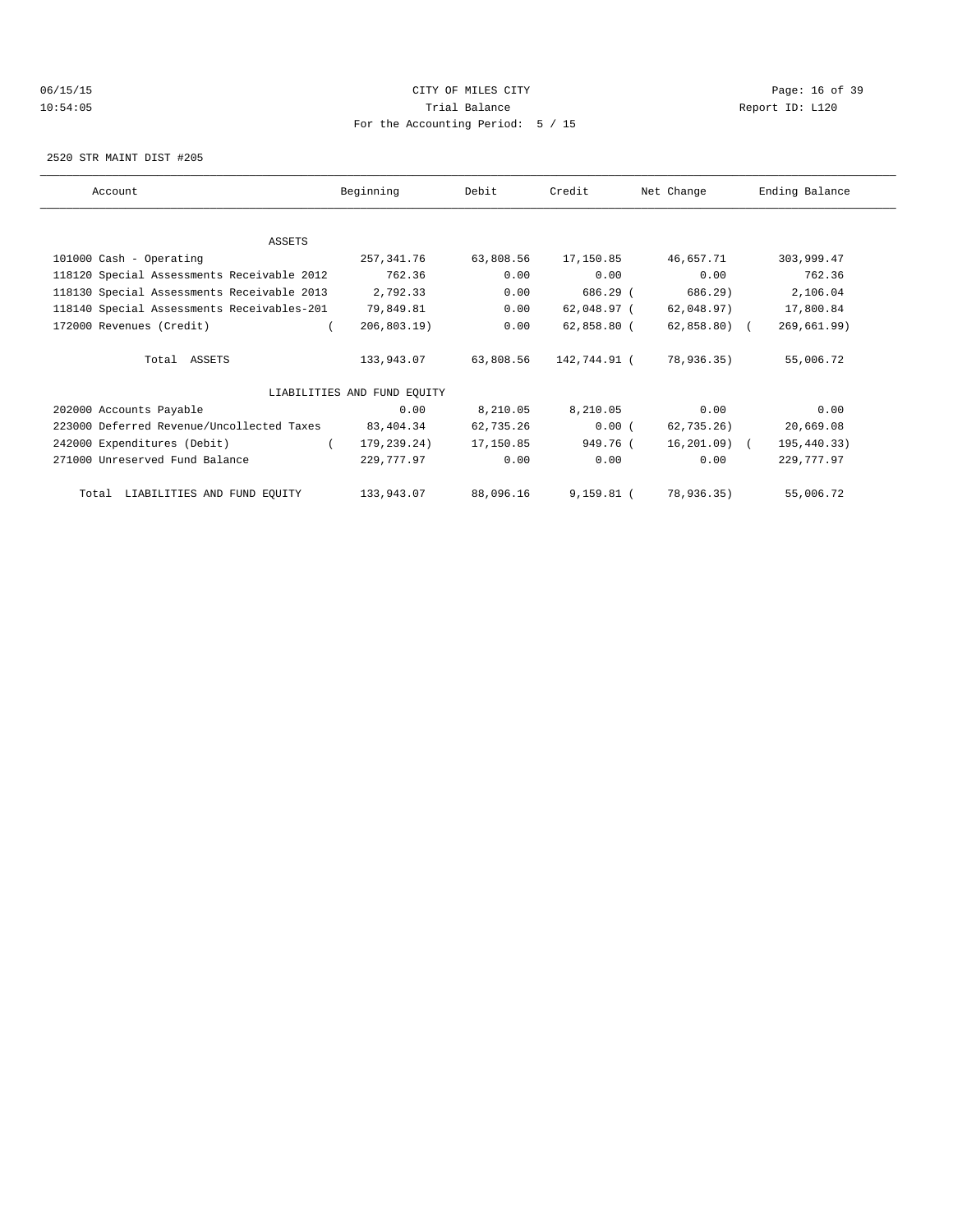| 06/15/15 | CITY OF MILES CITY                | Page: $17o$     |
|----------|-----------------------------------|-----------------|
| 10:54:05 | Trial Balance                     | Report ID: L120 |
|          | For the Accounting Period: 5 / 15 |                 |

Page: 17 of 39

#### 2540 STR MAINT DIST#207-(MILESTOWN ESTATES)

| Account                                    | Beginning                   | Debit    | Credit     | Net Change   | Ending Balance |
|--------------------------------------------|-----------------------------|----------|------------|--------------|----------------|
|                                            |                             |          |            |              |                |
| ASSETS                                     |                             |          |            |              |                |
| 101000 Cash - Operating                    | 2,086.86                    | 647.15   | 405.64     | 241.51       | 2,328.37       |
| 118140 Special Assessments Receivables-201 | 927.71                      | 0.00     | 646.86 (   | 646.86)      | 280.85         |
| 172000 Revenues (Credit)                   | 3,658.76)                   | 0.00     | 647.15 (   | $647.15)$ (  | 4,305.91)      |
|                                            |                             |          |            |              |                |
| Total ASSETS                               | 644.19)                     | 647.15   | 1,699.65 ( | $1,052.50$ ( | 1,696.69)      |
|                                            | LIABILITIES AND FUND EQUITY |          |            |              |                |
| 223000 Deferred Revenue/Uncollected Taxes  | 927.71                      | 646.86   | 0.00(      | 646.86)      | 280.85         |
| 242000 Expenditures (Debit)                | 3,988.85                    | 405.64   | 0.00(      | 405.64)      | 4,394.49)      |
| 271000 Unreserved Fund Balance             | 2,416.95                    | 0.00     | 0.00       | 0.00         | 2,416.95       |
| LIABILITIES AND FUND EQUITY<br>Total       | 644.19)                     | 1,052.50 | 0.00(      | 1,052.50)    | 1,696.69)      |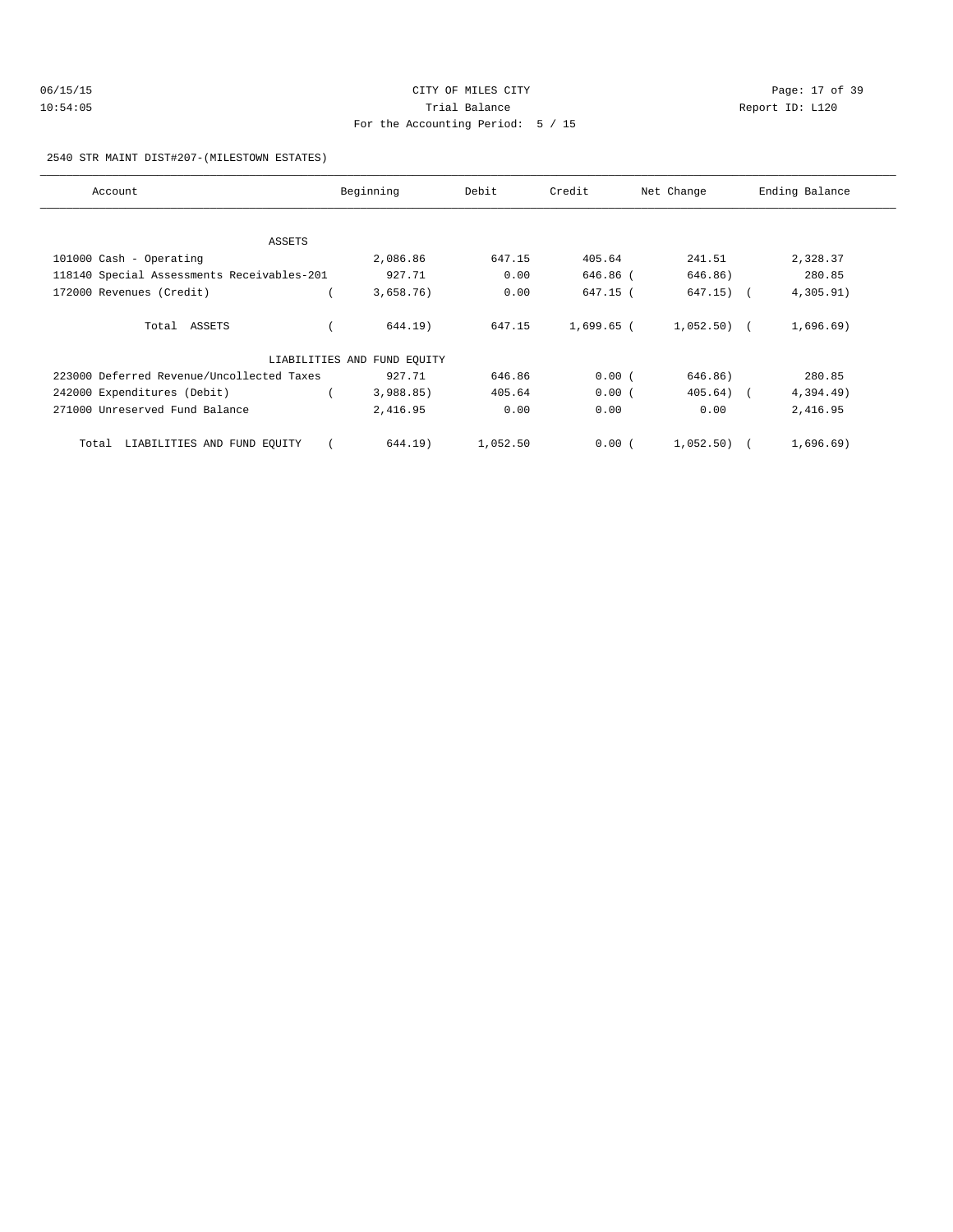|  |  |  | 06/15/15 |  |
|--|--|--|----------|--|
|  |  |  | 10:54:05 |  |

# CITY OF MILES CITY CONTROL CONTROL CONTROL CONTROL CITY 10:54:05 Report ID: L120 For the Accounting Period: 5 / 15

#### 2701 Fire Grants

| Account                              | Beginning                   | Debit | Credit | Net Change | Ending Balance |
|--------------------------------------|-----------------------------|-------|--------|------------|----------------|
|                                      |                             |       |        |            |                |
|                                      |                             |       |        |            |                |
| ASSETS                               |                             |       |        |            |                |
| 101000 Cash - Operating              | 800.15                      | 0.00  | 0.00   | 0.00       | 800.15         |
| 172000 Revenues (Credit)             | $700.00$ )                  | 0.00  | 0.00   | 0.00       | 700.00         |
| ASSETS<br>Total                      | 100.15                      | 0.00  | 0.00   | 0.00       | 100.15         |
|                                      | LIABILITIES AND FUND EQUITY |       |        |            |                |
| 271000 Unreserved Fund Balance       | 100.15                      | 0.00  | 0.00   | 0.00       | 100.15         |
| LIABILITIES AND FUND EQUITY<br>Total | 100.15                      | 0.00  | 0.00   | 0.00       | 100.15         |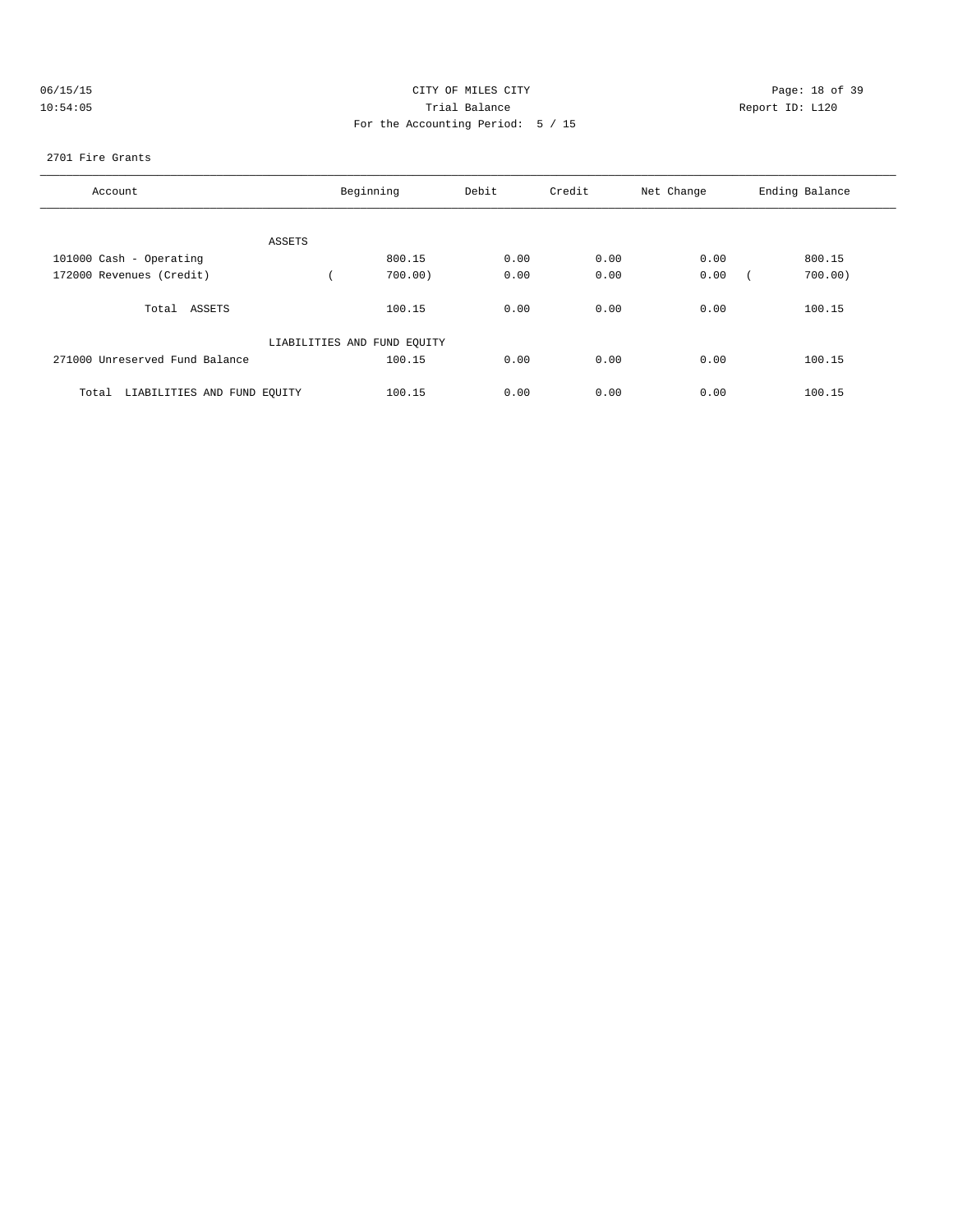# 06/15/15 Page: 19 of 39 10:54:05 Trial Balance Report ID: L120 For the Accounting Period: 5 / 15

#### 2820 GAS TAX

| Account                              | Beginning                   | Debit     | Credit      | Net Change | Ending Balance |  |
|--------------------------------------|-----------------------------|-----------|-------------|------------|----------------|--|
|                                      |                             |           |             |            |                |  |
| ASSETS                               |                             |           |             |            |                |  |
| 101000 Cash - Operating              | 144,976.82                  | 15,536.83 | 510.72      | 15,026.11  | 160,002.93     |  |
| 172000 Revenues (Credit)             | 150,564.41)                 | 0.00      | 15,056.44 ( | 15,056.44) | 165, 620.85)   |  |
| Total ASSETS                         | 5.587.59                    | 15,536.83 | 15,567.16 ( | $30.33)$ ( | 5,617.92)      |  |
|                                      | LIABILITIES AND FUND EQUITY |           |             |            |                |  |
| 242000 Expenditures (Debit)          | 5,587.59                    | 510.72    | $480.39$ (  | $30.33)$ ( | 5,617.92)      |  |
| LIABILITIES AND FUND EQUITY<br>Total | 5.587.59                    | 510.72    | 480.39 (    | 30.33      | 5,617.92)      |  |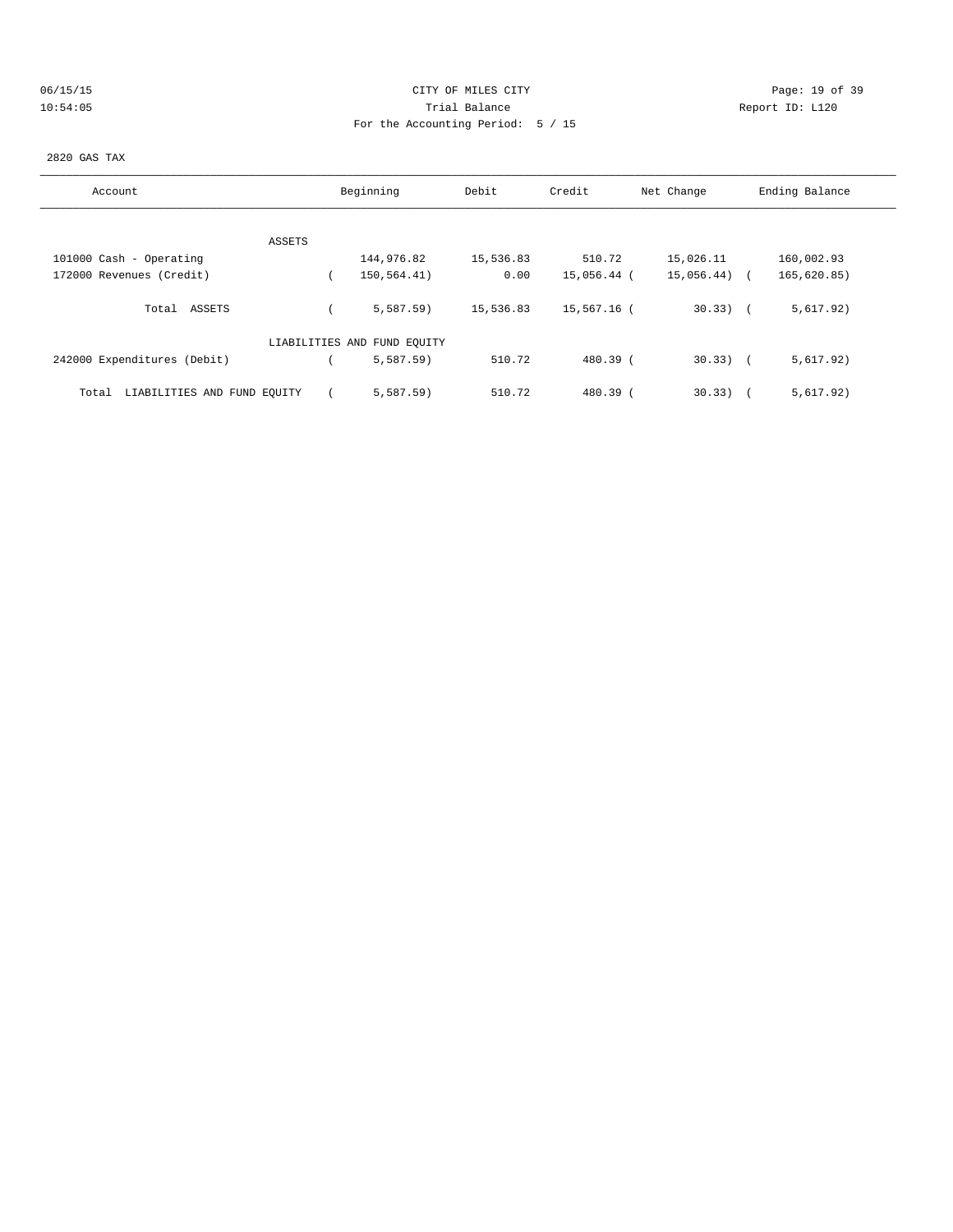# 06/15/15 CITY OF MILES CITY Page: 20 of 39 10:54:05 Trial Balance Report ID: L120 For the Accounting Period: 5 / 15

#### 2850 911 EMERGENCY

| Account                              |        | Beginning                   | Debit     | Credit       | Net Change    | Ending Balance |
|--------------------------------------|--------|-----------------------------|-----------|--------------|---------------|----------------|
|                                      |        |                             |           |              |               |                |
|                                      | ASSETS |                             |           |              |               |                |
| 101000 Cash - Operating              |        | 108,294.57                  | 51,924.98 | 5,966.34     | 45,958.64     | 154, 253. 21   |
| 172000 Revenues (Credit)             |        | 179,878.62)                 | 0.00      | 51,924.98 (  | 51,924.98) (  | 231,803.60)    |
| Total ASSETS                         |        | 71,584.05)                  | 51,924.98 | 57,891.32 (  | $5,966.34)$ ( | 77,550.39)     |
|                                      |        | LIABILITIES AND FUND EOUITY |           |              |               |                |
| 202000 Accounts Payable              |        | 0.00                        | 5,966.34  | 5,966.34     | 0.00          | 0.00           |
| 242000 Expenditures (Debit)          |        | 180, 186. 20)               | 5,966.34  | 0.00(        | $5,966.34)$ ( | 186, 152.54)   |
| 271000 Unreserved Fund Balance       |        | 108,602.15                  | 0.00      | 0.00         | 0.00          | 108,602.15     |
| LIABILITIES AND FUND EQUITY<br>Total |        | 71,584.05)                  | 11,932.68 | $5,966.34$ ( | 5,966.34)     | 77,550.39)     |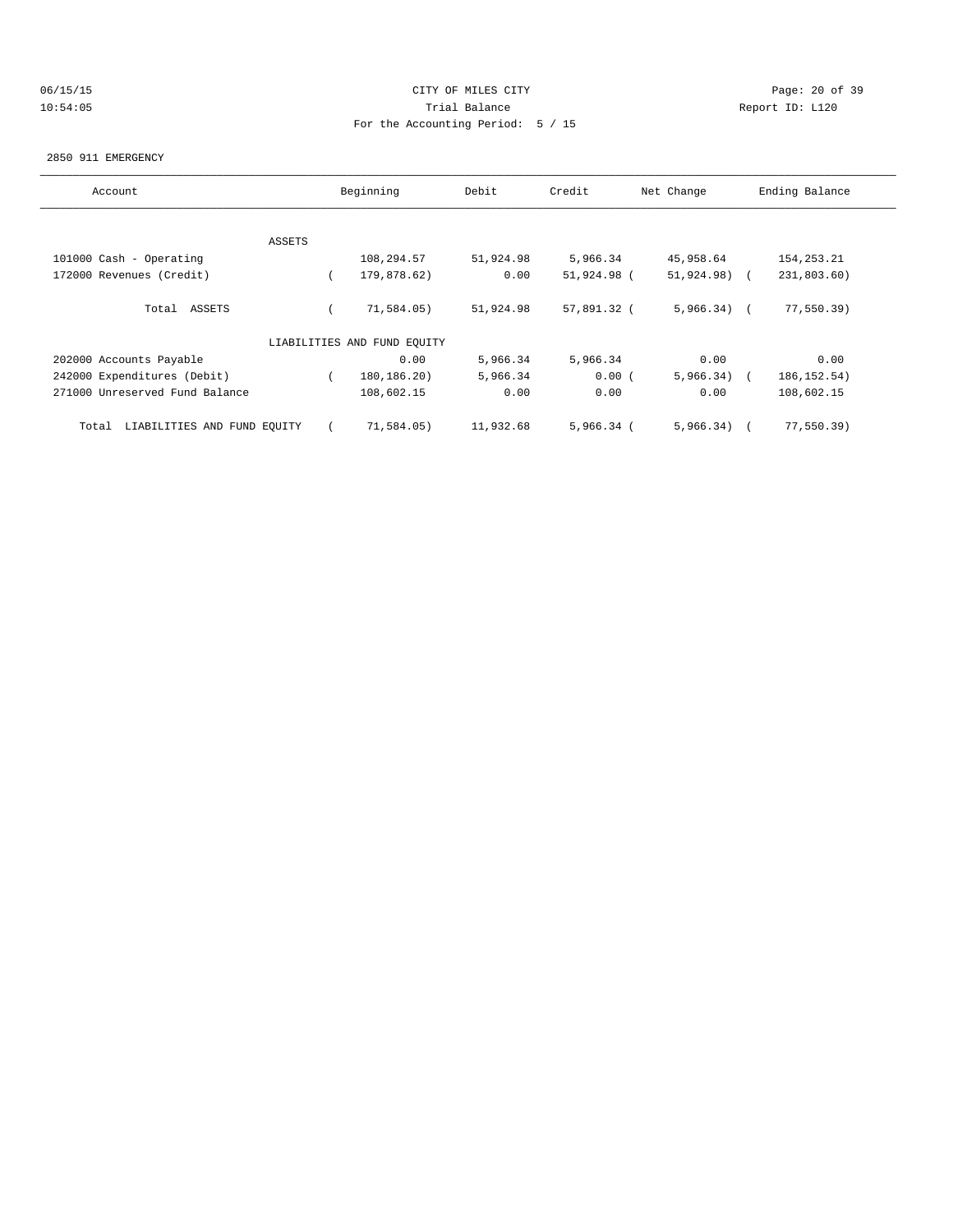# 06/15/15 Page: 21 of 39 10:54:05 Trial Balance Report ID: L120 For the Accounting Period: 5 / 15

#### 2880 LIBRARY GRANTS

| Account                                | Beginning                   | Debit    | Credit       | Net Change   | Ending Balance |
|----------------------------------------|-----------------------------|----------|--------------|--------------|----------------|
|                                        |                             |          |              |              |                |
| ASSETS                                 |                             |          |              |              |                |
| 101003 Cash - per capita               | 10,029.09                   | 0.00     | $450.00$ (   | 450.00)      | 9,579.09       |
| 101020 Cash - Partners Program         | 45,610.70                   | 0.00     | $252.00$ (   | 252.00)      | 45, 358.70     |
| 101030 Cash - Sagebrush Fed/Base Grant | 7,572.55                    | 0.00     | $1,332.00$ ( | 1,332.00     | 6,240.55       |
| 101033 Library - Humanities Grant      | 502.08                      | 0.00     | 0.00         | 0.00         | 502.08         |
| 172000 Revenues (Credit)               | 11,557.69)                  | 0.00     | 0.00         | 0.00         | 11,557.69)     |
| Total ASSETS                           | 52, 156.73                  | 0.00     | $2,034.00$ ( | 2,034.00)    | 50,122.73      |
|                                        | LIABILITIES AND FUND EQUITY |          |              |              |                |
| 202000 Accounts Payable                | 0.00                        | 2,034.00 | 2,034.00     | 0.00         | 0.00           |
| 242000 Expenditures (Debit)            | 6,398.01)                   | 2,034.00 | 0.00(        | $2,034.00$ ( | 8,432.01)      |
| 271000 Unreserved Fund Balance         | 58,554.74                   | 0.00     | 0.00         | 0.00         | 58,554.74      |
| LIABILITIES AND FUND EQUITY<br>Total   | 52, 156. 73                 | 4,068.00 | $2,034.00$ ( | 2,034.00)    | 50,122.73      |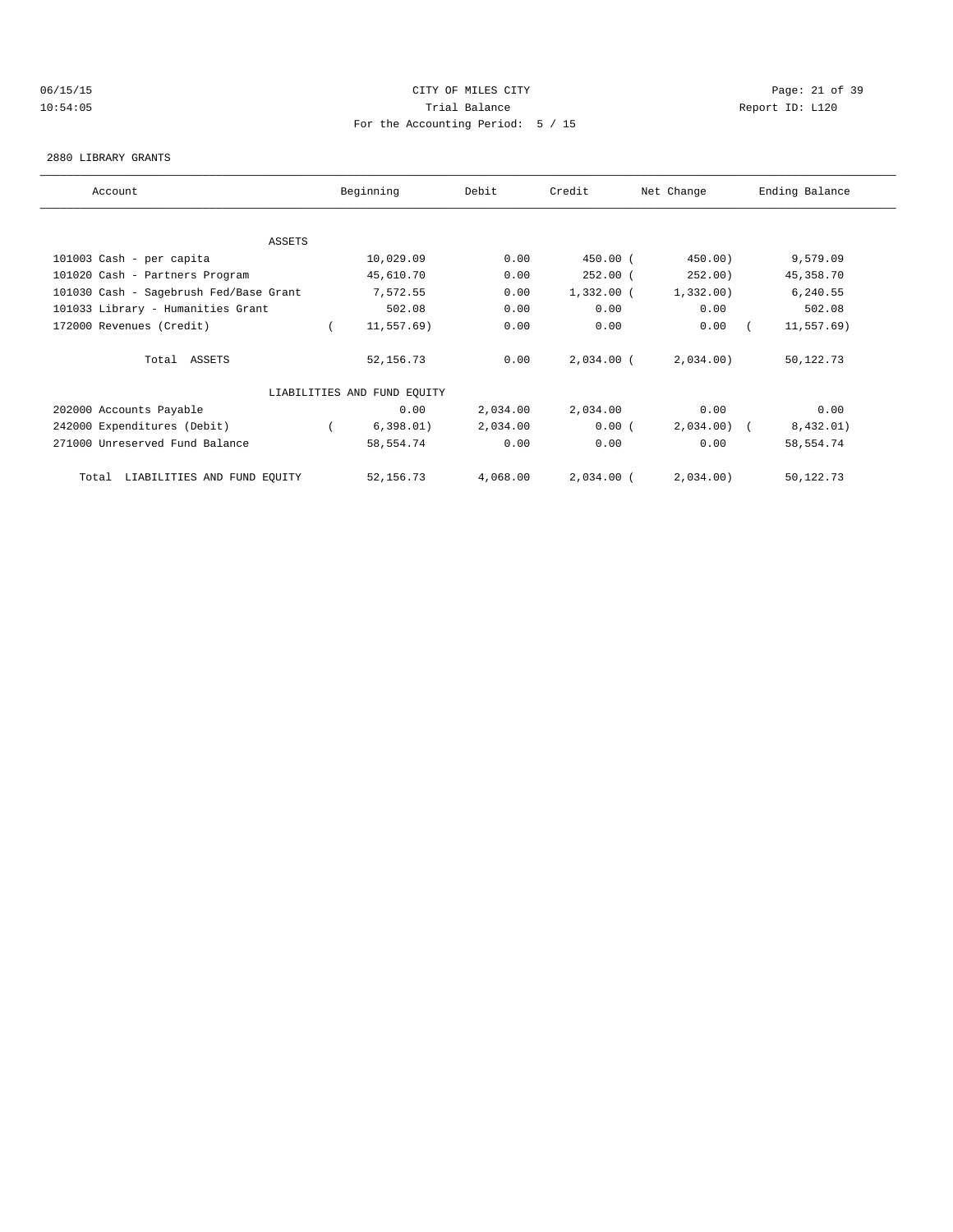### 06/15/15 CITY OF MILES CITY Page: 22 of 39 10:54:05 Trial Balance Report ID: L120 For the Accounting Period: 5 / 15

2935 Historic Preservation

| Account                                    |  | Beginning                   | Debit    | Credit       | Net Change | Ending Balance |  |
|--------------------------------------------|--|-----------------------------|----------|--------------|------------|----------------|--|
|                                            |  |                             |          |              |            |                |  |
| ASSETS                                     |  |                             |          |              |            |                |  |
| 101000 Cash - Operating                    |  | 2,982.25                    | 0.00     | 1,380.72 (   | 1,380.72)  | 1,601.53       |  |
| 101036 Cash HP- CDBG-ED Grant              |  | 778.80                      | 0.00     | 0.00         | 0.00       | 778.80         |  |
| 101038 Cash HP- Sandra Anderson Charitable |  | 238.50                      | 0.00     | 0.00         | 0.00       | 238.50         |  |
| 101039 HP- CCHS Grant                      |  | 0.00                        | 1,000.00 | 178.75       | 821.25     | 821.25         |  |
| 132000 Due From Government (Short Term)    |  | 3,286.38                    | 0.00     | 0.00         | 0.00       | 3,286.38       |  |
| 172000 Revenues (Credit)                   |  | 29, 145. 75)                | 1,000.00 | 1,000.00     | 0.00       | 29, 145. 75)   |  |
| Total ASSETS                               |  | 21,859.82)                  | 2,000.00 | $2,559.47$ ( | $559.47$ ( | 22, 419.29)    |  |
|                                            |  | LIABILITIES AND FUND EQUITY |          |              |            |                |  |
| 202000 Accounts Payable                    |  | 0.00                        | 559.47   | 559.47       | 0.00       | 0.00           |  |
| 242000 Expenditures (Debit)                |  | 22,884.57)                  | 559.47   | 0.00(        | 559.47) (  | 23, 444.04)    |  |
| 271000 Unreserved Fund Balance             |  | 1,024.75                    | 0.00     | 0.00         | 0.00       | 1,024.75       |  |
| LIABILITIES AND FUND EQUITY<br>Total       |  | 21,859.82)                  | 1,118.94 | 559.47 (     | 559.47)    | 22, 419.29)    |  |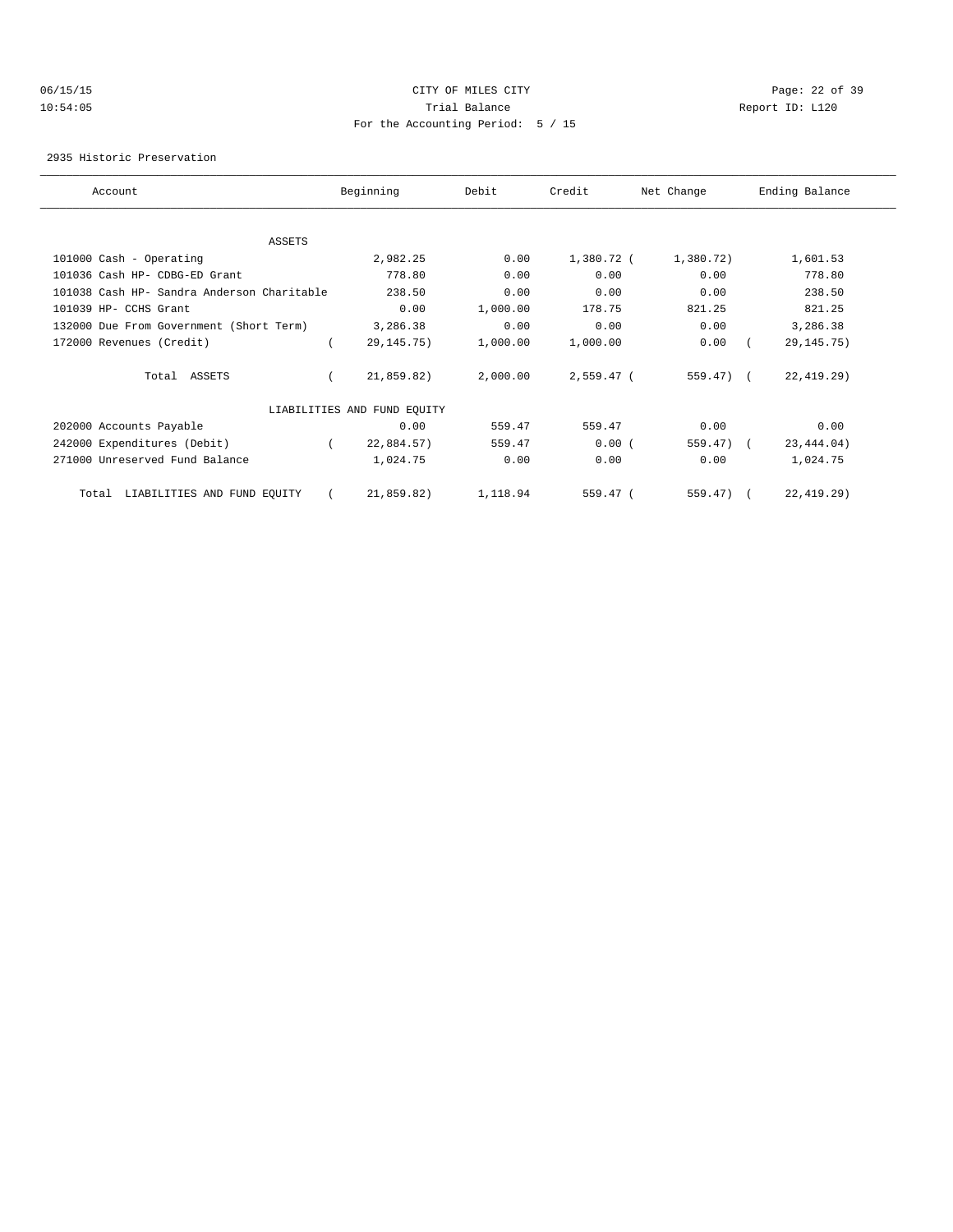| 06/15/15 | CITY OF MILES CITY                |
|----------|-----------------------------------|
| 10:54:05 | Trial Balance                     |
|          | For the Accounting Period: 5 / 15 |

Page: 23 of 39 Report ID: L120

#### 2985 RETIRED SENIOR VOLUNTEER PROG (RSVP)

| Account                                    |            | Beginning                   | Debit     | Credit       | Net Change             | Ending Balance |
|--------------------------------------------|------------|-----------------------------|-----------|--------------|------------------------|----------------|
|                                            |            |                             |           |              |                        |                |
|                                            |            |                             |           |              |                        |                |
| ASSETS                                     |            |                             |           |              |                        |                |
| 101000 Cash - Operating                    |            | 12,168.56)                  | 13,256.24 | 6,163.77     | 7,092.47 (             | 5,076.09)      |
| 101004 RSVP Non-Federal Cash Operating-Cus |            | 17,811.15                   | 1,000.00  | $9,782.51$ ( | 8,782.51)              | 9,028.64       |
| 101006 Cash- operating-Fallon              |            | 1,449.30)                   | 2,128.89  | 1,087.68     | 1,041.21               | 408.09         |
| 101007 RSVP Non-Federal Cash Operating- Fa |            | 961.19                      | 0.00      | 961.19 (     | 961.19)                | 0.00           |
| 101008 RSVP- Custer Excess                 |            | 0.00                        | 1,961.19  | 0.00         | 1,961.19               | 1,961.19       |
| 103100 Petty Cash-                         |            | 200.00                      | 0.00      | 0.00         | 0.00                   | 200.00         |
| 172000 Revenues (Credit)                   | $\sqrt{2}$ | 70, 280.55)                 | 0.00      | $6,863.89$ ( | $6,863.89$ (           | 77, 144.44)    |
| Total ASSETS                               |            | 64,926.07)                  | 18,346.32 | 24,859.04 (  | $6,512.72)$ (          | 71,438.79)     |
|                                            |            | LIABILITIES AND FUND EQUITY |           |              |                        |                |
| 202000 Accounts Payable                    |            | 0.00                        | 1,698.83  | 1,698.83     | 0.00                   | 0.00           |
| 242000 Expenditures (Debit)                | $\sqrt{2}$ | 67,006.63)                  | 7,600.40  | 1,087.68 (   | $6,512.72)$ (          | 73, 519.35)    |
| 271000 Unreserved Fund Balance             |            | 2,080.56                    | 0.00      | 0.00         | 0.00                   | 2,080.56       |
| Total LIABILITIES AND FUND EQUITY          |            | 64,926.07)                  | 9,299.23  |              | 2,786.51 ( 6,512.72) ( | 71,438.79)     |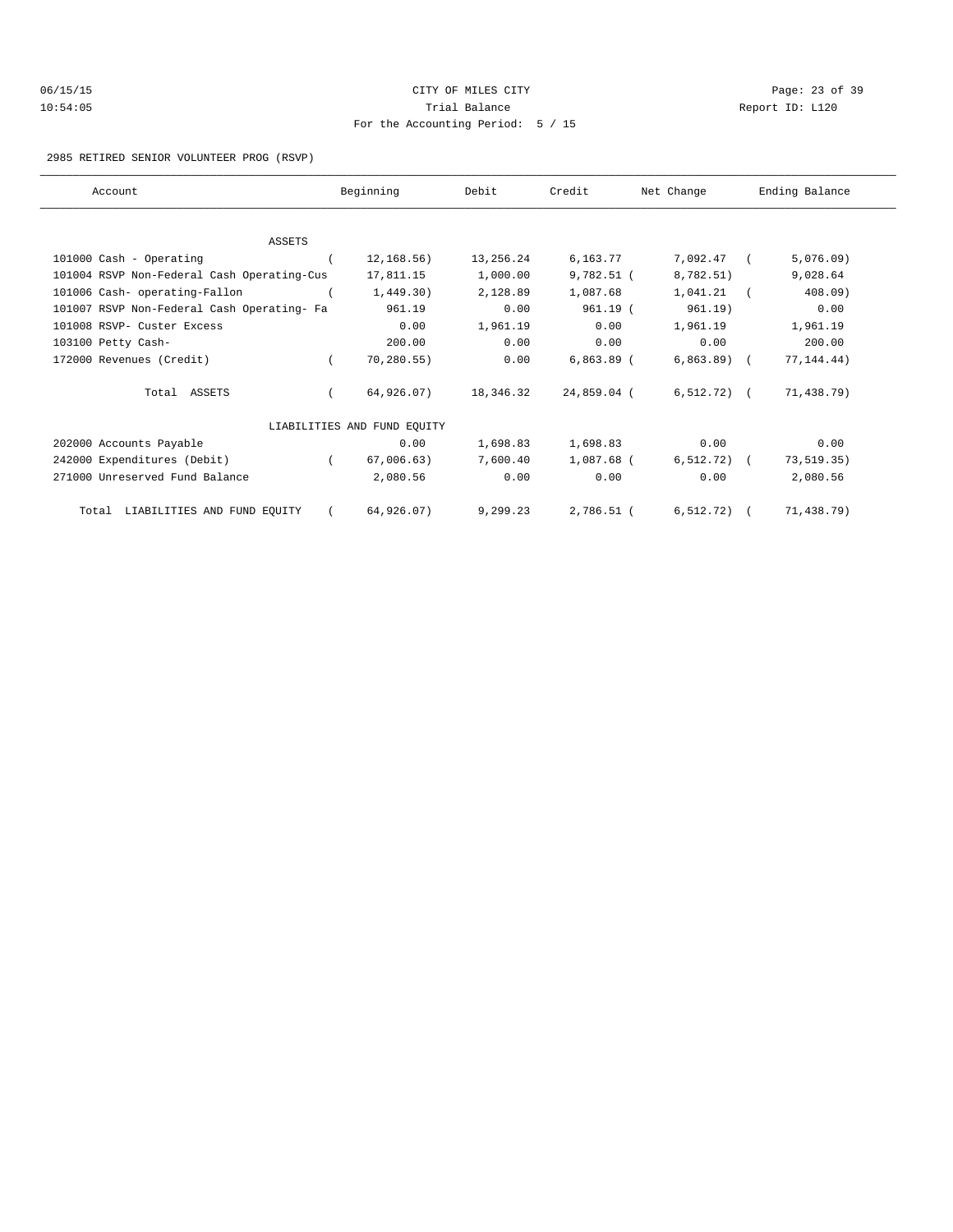| 06/15/15 | CITY OF MILES CITY                |   |
|----------|-----------------------------------|---|
| 10:54:05 | Trial Balance                     | R |
|          | For the Accounting Period: 5 / 15 |   |

Page: 24 of 39 leport ID: L120

### 4000 General Fund Capitol Improvement Fund

| Account                              |        | Beginning                   | Debit | Credit | Net Change | Ending Balance |
|--------------------------------------|--------|-----------------------------|-------|--------|------------|----------------|
|                                      |        |                             |       |        |            |                |
|                                      | ASSETS |                             |       |        |            |                |
| 101000 Cash - Operating              |        | 107,156.48                  | 0.00  | 0.00   | 0.00       | 107, 156.48    |
| 172000 Revenues (Credit)             |        | 170.95)                     | 0.00  | 0.00   | 0.00       | 170.95)        |
| Total ASSETS                         |        | 106,985.53                  | 0.00  | 0.00   | 0.00       | 106,985.53     |
|                                      |        | LIABILITIES AND FUND EQUITY |       |        |            |                |
| 242000 Expenditures (Debit)          |        | 107,977.00)                 | 0.00  | 0.00   | 0.00       | 107,977.00)    |
| 271000 Unreserved Fund Balance       |        | 214,962.53                  | 0.00  | 0.00   | 0.00       | 214,962.53     |
| LIABILITIES AND FUND EOUITY<br>Total |        | 106,985.53                  | 0.00  | 0.00   | 0.00       | 106,985.53     |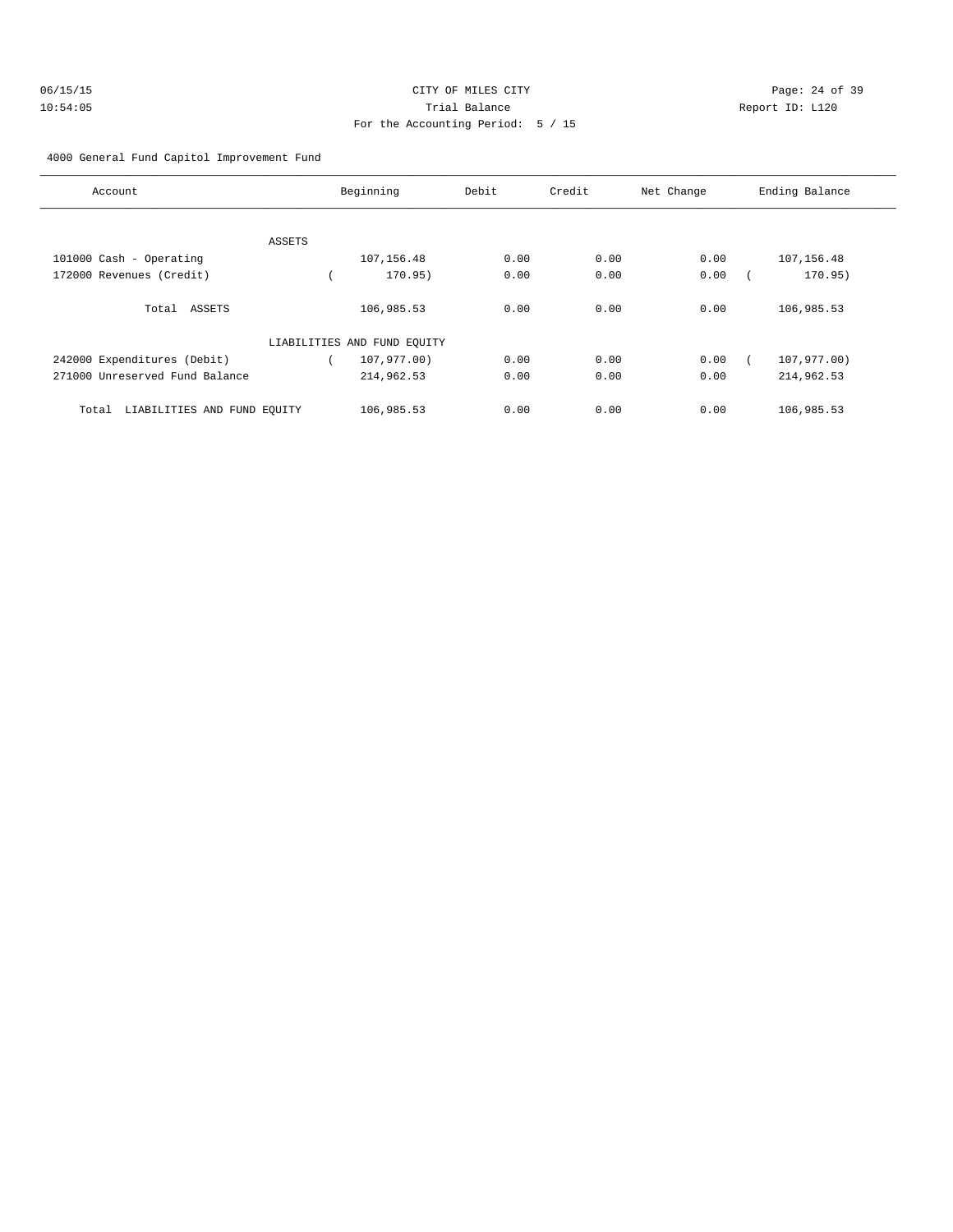| 06/15/15 |  |  |  |  |
|----------|--|--|--|--|
| 10:54:05 |  |  |  |  |

# CITY OF MILES CITY CONTROL CONTROL CONTROL CONTROL CONTROL PAGE: 25 of 39 10:54:05 Trial Balance Communications of the Report ID: L120 For the Accounting Period: 5 / 15

4060 CAPITAL IMPROV-PUBLIC WORKS

| Account                              | Beginning                   | Debit | Credit<br>Net Change |            | Ending Balance |              |  |
|--------------------------------------|-----------------------------|-------|----------------------|------------|----------------|--------------|--|
|                                      |                             |       |                      |            |                |              |  |
| ASSETS                               |                             |       |                      |            |                |              |  |
| 101000 Cash - Operating              | 187,623.91                  | 50.00 | 0.00                 | 50.00      |                | 187,673.91   |  |
| 172000 Revenues (Credit)             | 213, 422. 38)               | 0.00  | 50.00(               | $50.00)$ ( |                | 213, 472.38) |  |
| Total ASSETS                         | 25,798.47)                  | 50.00 | 50.00                | 0.00       |                | 25,798.47)   |  |
|                                      | LIABILITIES AND FUND EQUITY |       |                      |            |                |              |  |
| 242000 Expenditures (Debit)          | 97,480.00)                  | 0.00  | 0.00                 | 0.00       |                | 97,480.00)   |  |
| 271000 Unreserved Fund Balance       | 71,681.53                   | 0.00  | 0.00                 | 0.00       |                | 71,681.53    |  |
| LIABILITIES AND FUND EQUITY<br>Total | 25.798.47                   | 0.00  | 0.00                 | 0.00       |                | 25,798.47)   |  |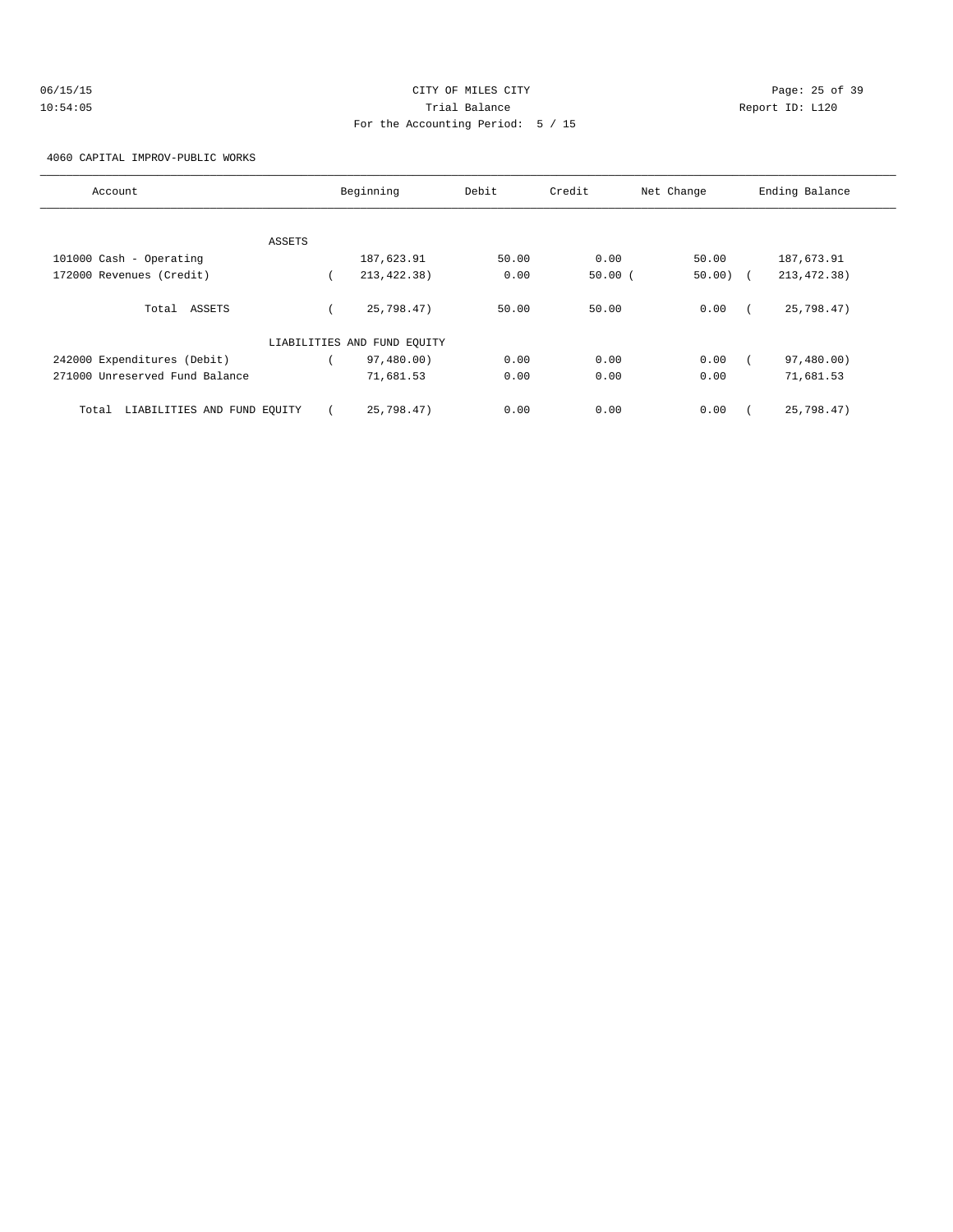### 06/15/15 CITY OF MILES CITY Page: 26 of 39 10:54:05 Trial Balance Report ID: L120 For the Accounting Period: 5 / 15

#### 5210 WATER UTILITY

| Account                                                   | Beginning                   | Debit      | Credit       | Net Change   | Ending Balance              |
|-----------------------------------------------------------|-----------------------------|------------|--------------|--------------|-----------------------------|
|                                                           |                             |            |              |              |                             |
| ASSETS                                                    |                             |            |              |              |                             |
| 101000 Cash - Operating                                   | 1,807,783.12                | 146,901.41 | 124,044.68   | 22,856.73    | 1,830,639.85                |
| 101010 Deposit Cash                                       | 79,200.00                   | 4,200.00   | 2,300.00     | 1,900.00     | 81,100.00                   |
| 102240 Cash - Replacement & Depreciation                  | 1,489,589.35                | 0.00       | 0.00         | 0.00         | 1,489,589.35                |
| 102250 Cash - System Devlopment Fees                      | 270, 473. 25                | 1,200.00   | 0.00         | 1,200.00     | 271,673.25                  |
| 102270 Cash - Curb Stop Replacement Fee                   | 227,972.47                  | 3,532.10   | 0.00         | 3,532.10     | 231,504.57                  |
| 102312 RevBnd/CurYearDebt-DNRC/CarbonTank                 | 64, 152. 53                 | 11,454.38  | 0.00         | 11,454.38    | 75,606.91                   |
| 102313 RevBnd/CurYearDebt-DNRC/NE WtrLine                 | 53, 122. 53                 | 11,749.79  | 0.00         | 11,749.79    | 64,872.32                   |
| 102315 RevBnd/CurYearDebt-ARRA/NE Water Li                | 5,960.88                    | 1,493.96   | 0.00         | 1,493.96     | 7,454.84                    |
| 102322 RevBnd/Reserve-DNRC/CarbonTank                     | 153,009.00                  | 0.00       | 0.00         | 0.00         | 153,009.00                  |
| 102323 RevBnd/Reserve-DNRC/NE WtrLine                     | 128,653.00                  | 0.00       | 0.00         | 0.00         | 128,653.00                  |
| 102325 RevBnd/Reserve-ARRA B-NE Waterline                 | 18,245.00                   | 0.00       | 0.00         | 0.00         | 18,245.00                   |
| 103000 Petty Cash                                         | 330.00                      | 0.00       | 0.00         | 0.00         | 330.00                      |
| 122000 Accounts Receivable                                | 160,600.21                  | 198,995.26 | 142,374.41   | 56,620.85    | 217,221.06                  |
| 122020 Accounts Receivable-\$2.00 State Ass               | 2.00                        | 0.00       | 6.00(        | 6.00)        | $\sqrt{ }$<br>4.00)         |
| 172000 Revenues (Credit)                                  | 1,645,887.84)               | 0.00       | 198,207.45 ( | 198, 207.45) | 1,844,095.29)               |
| 181000 Land                                               | 41,844.00                   | 0.00       | 0.00         | 0.00         | 41,844.00                   |
| 182000 Buildings                                          | 22,997.00                   | 0.00       | 0.00         | 0.00         | 22,997.00                   |
| 182100 Allowance for Depr - Buildings (Cre(               | 22,997.00)                  | 0.00       | 0.00         | 0.00         | 22,997.00)                  |
| 186000 Machinery and Equipment                            | 378,485.70                  | 0.00       | 0.00         | 0.00         | 378,485.70                  |
| 186100 Allowance for Depr - Machinery & Eq(               | 217,584.00)                 | 0.00       | 0.00         | 0.00         | 217,584.00)                 |
| 188000 Const. Work in Progress-NE Wtr Line                | 1.42                        | 0.00       | 0.00         | 0.00         | 1.42                        |
| 189100 Source of Supply                                   | 3, 448, 234.49              | 0.00       | 0.00         | 0.00         | 3, 448, 234.49              |
| 189110 Allowance for Depreciation - Source(               | 432,197.00)                 | 0.00       | 0.00         | 0.00         | 432,197.00)<br>$\left($     |
| 189300 Treatment Plant                                    | 3,716,158.00                | 0.00       | 0.00         | 0.00         | 3,716,158.00                |
| 189310 Allowance for Depr - Treatment Plan( 1,781,483.00) |                             | 0.00       | 0.00         | 0.00         | (1, 781, 483.00)            |
| 189400 Transmission & Distribution                        | 12,951,364.97               | 0.00       | 0.00         | 0.00         | 12,951,364.97               |
| 189410 Allowance for Depr - Trans & Distri( 3,288,323.00) |                             | 0.00       | 0.00         | 0.00         | (3, 288, 323.00)            |
| Total ASSETS                                              | 17,629,707.08               | 379,526.90 | 466,932.54 ( | 87,405.64)   | 17,542,301.44               |
|                                                           | LIABILITIES AND FUND EQUITY |            |              |              |                             |
| 202000 Accounts Payable                                   | 0.00                        | 42,956.09  | 42,956.09    | 0.00         | 0.00                        |
| 214000 Deposits Payable                                   | 79,199.50                   | 2,300.00   | 4,200.00     | 1,900.00     | 81,099.50                   |
| 214010 Refunds Payable<br>$\left($                        | 530.79)                     | 669.65     | 669.65       | 0.00         | 530.79)                     |
| 231000 BONDS PAYABLE                                      | 4,983,000.00                | 0.00       | 0.00         | 0.00         | 4,983,000.00                |
| 238000 Other Post Employment Benefits                     | 28,280.00                   | 0.00       | 0.00         | 0.00         | 28,280.00                   |
| 239000 Compensated Absences Payable                       | 80,052.00                   | 0.00       | 0.00         | 0.00         | 80,052.00                   |
| 242000 Expenditures (Debit)<br>$\left($                   | 1,081,766.15)               | 95,247.16  | 5,941.52 (   | 89,305.64)   | 1,171,071.79)<br>$\sqrt{2}$ |
| 250300 Reserve Revenue Bond - Current Debt                | 323, 303.85                 | 0.00       | 0.00         | 0.00         | 323,303.85                  |
| 250500 Reserve - System Dev Fees                          | 171,098.25                  | 0.00       | 0.00         | 0.00         | 171,098.25                  |
| 250600 Reserve for Replacement & Depreciat                | 1,351,889.30                | 0.00       | 0.00         | 0.00         | 1,351,889.30                |
| 272000 Unreserved Retained Earnings                       | 11,695,181.12               | 0.00       | 0.00         | 0.00         | 11,695,181.12               |
|                                                           |                             |            |              |              |                             |
| Total LIABILITIES AND FUND EQUITY                         | 17,629,707.08               | 141,172.90 | 53,767.26 (  | 87,405.64)   | 17,542,301.44               |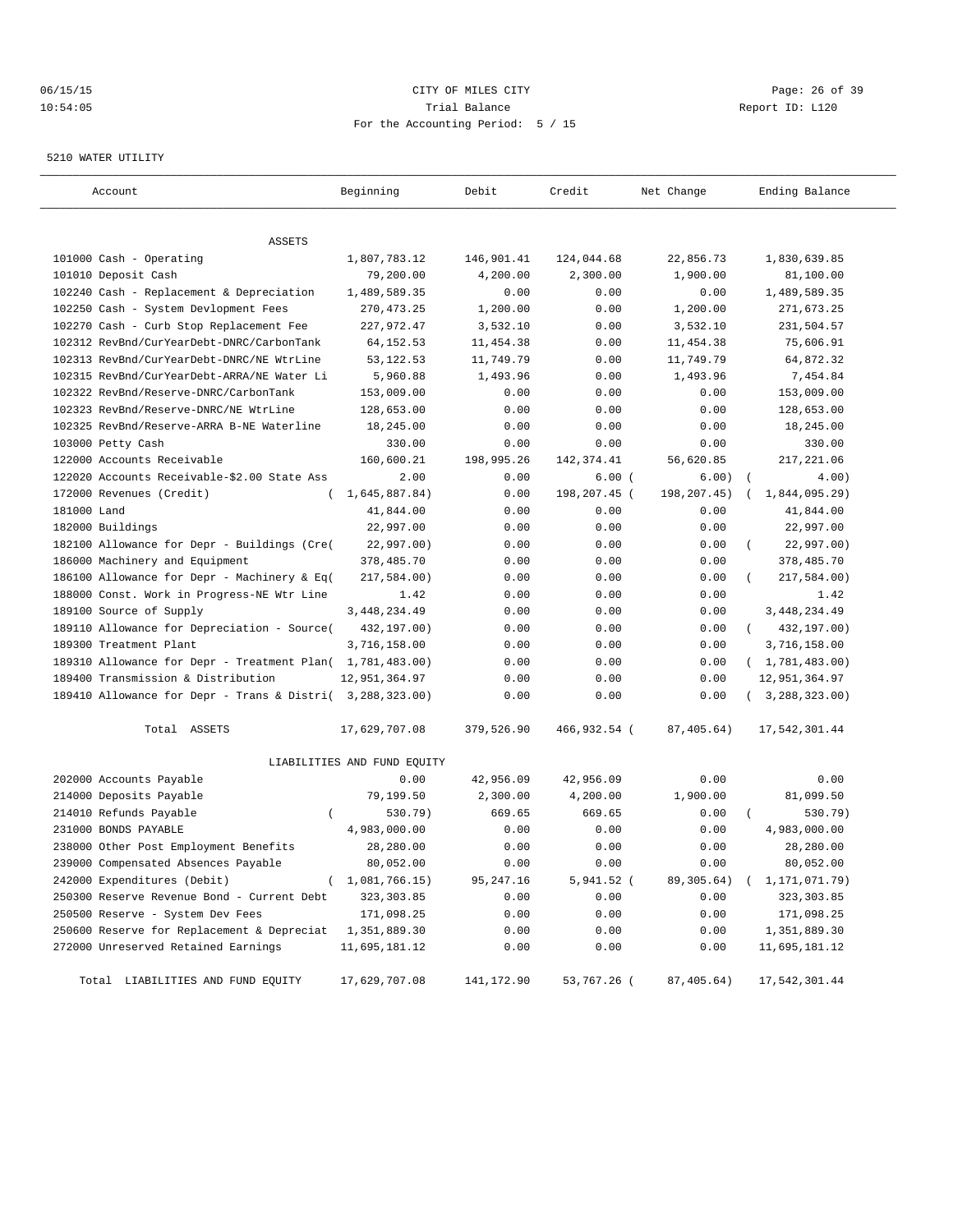# 06/15/15 Page: 27 of 39 10:54:05 Trial Balance Report ID: L120 For the Accounting Period: 5 / 15

#### 5310 SEWER UTILITY

| Account                                     | Beginning                   | Debit      | Credit       | Net Change | Ending Balance   |
|---------------------------------------------|-----------------------------|------------|--------------|------------|------------------|
|                                             |                             |            |              |            |                  |
| ASSETS<br>101000 Cash - Operating           | 544,653.16                  | 95,816.33  | 78,925.53    | 16,890.80  | 561, 543.96      |
| 102240 Cash - Replacement & Depreciation    | 195,098.39                  | 0.00       | 0.00         | 0.00       | 195,098.39       |
| 102250 Cash - System Devlopment Fees        | 136,680.91                  | 600.00     | 0.00         | 600.00     | 137,280.91       |
| 102280 WWtr Treatment Plant-Phase I Constr  | 575,694.46                  | 0.00       | 0.00         | 0.00       | 575,694.46       |
| 102316 RevBnd/CurYearDebt-Phase 1 Haynes L  | 133,698.94                  | 8,452.50   | 0.00         | 8,452.50   | 142, 151.44      |
| 102390 REV BOND/RESERVE-Sewer Phase 1       | 101,735.00                  | 0.00       | 0.00         | 0.00       | 101,735.00       |
| 122000 Accounts Receivable                  | 108,422.81                  | 92, 355.16 | 92, 261.49   | 93.67      | 108,516.48       |
| 172000 Revenues (Credit)                    | 949,044.16)                 | 709.47     | 93,800.62 (  | 93,091.15) | 1,042,135.31)    |
| 181000 Land                                 | 2.00                        | 0.00       | 0.00         | 0.00       | 2.00             |
| 186000 Machinery and Equipment              | 600,909.18                  | 0.00       | 0.00         | 0.00       | 600,909.18       |
| 186100 Allowance for Depr - Machinery & Eq( | 344,225.00)                 | 0.00       | 0.00         | 0.00       | 344,225.00)      |
| 188000 Const. Work in Progress-NE Wtr Line  | 1,625,790.72                | 0.00       | 0.00         | 0.00       | 1,625,790.72     |
| 189300 Treatment Plant                      | 2,928,761.61                | 0.00       | 0.00         | 0.00       | 2,928,761.61     |
| 189310 Allowance for Depr - Treatment Plan( | 1,235,318.00)               | 0.00       | 0.00         | 0.00       | (1, 235, 318.00) |
| 189400 Transmission & Distribution          | 4,028,819.40                | 0.00       | 0.00         | 0.00       | 4,028,819.40     |
| 189410 Allowance for Depr - Trans & Distri( | 1,205,307.00)               | 0.00       | 0.00         | 0.00       | 1, 205, 307.00   |
|                                             |                             |            |              |            |                  |
| Total ASSETS                                | 7, 246, 372.42              | 197,933.46 | 264,987.64 ( | 67,054.18) | 7,179,318.24     |
|                                             | LIABILITIES AND FUND EQUITY |            |              |            |                  |
| 202000 Accounts Payable                     | 0.00                        | 26,902.51  | 26,902.51    | 0.00       | 0.00             |
| 231300 Bonds Pay 1979 Issue                 | 1,396,000.00                | 0.00       | 0.00         | 0.00       | 1,396,000.00     |
| 238000 Other Post Employment Benefits       | 20,235.00                   | 0.00       | 0.00         | 0.00       | 20,235.00        |
| 239000 Compensated Absences Payable         | 58,969.00                   | 0.00       | 0.00         | 0.00       | 58,969.00        |
| 242000 Expenditures (Debit)                 | 937,745.41)                 | 70,473.03  | $3,418.85$ ( | 67,054.18) | 1,004,799.59)    |
| 250500 Reserve - System Dev Fees            | 82,925.91                   | 0.00       | 0.00         | 0.00       | 82,925.91        |
| 250600 Reserve for Replacement & Depreciat  | 1,666,491.83                | 0.00       | 0.00         | 0.00       | 1,666,491.83     |
| 272000 Unreserved Retained Earnings         | 4,959,496.09                | 0.00       | 0.00         | 0.00       | 4,959,496.09     |
| LIABILITIES AND FUND EQUITY<br>Total        | 7,246,372.42                | 97, 375.54 | 30,321.36 (  | 67,054.18) | 7,179,318.24     |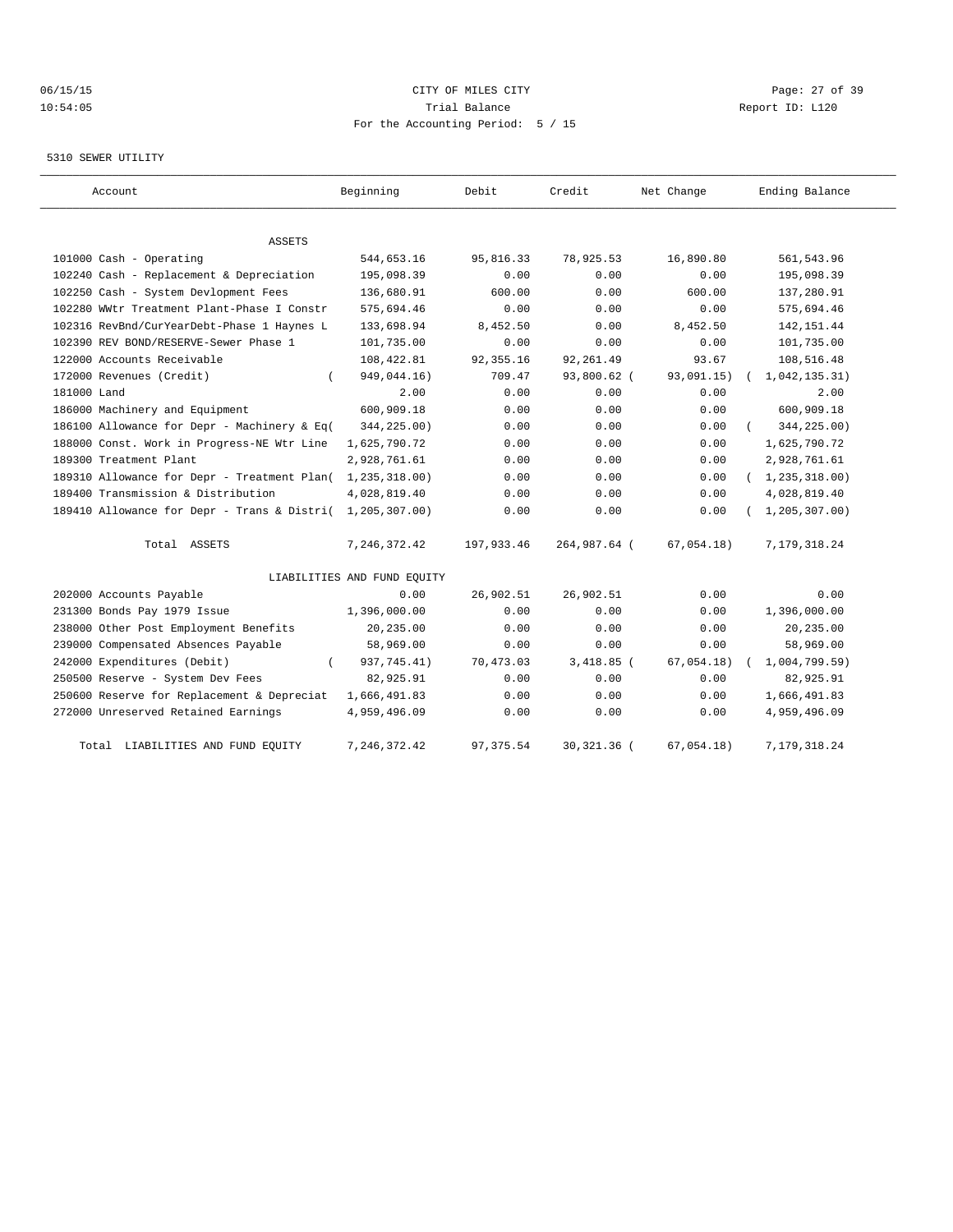# 06/15/15 CITY OF MILES CITY Page: 28 of 39 10:54:05 Trial Balance Report ID: L120 For the Accounting Period: 5 / 15

#### 5510 AMBULANCE FUND

| Account                                     | Beginning                   | Debit      | Credit       | Net Change     | Ending Balance |
|---------------------------------------------|-----------------------------|------------|--------------|----------------|----------------|
| <b>ASSETS</b>                               |                             |            |              |                |                |
| 101000 Cash - Operating                     | 276, 537.24)                | 48, 314.32 | 50,833.26 (  | $2,518.94)$ (  | 279,056.18)    |
| 113211 Taxes Receivable - Real 2011         | 19.68                       | 0.00       | 0.00         | 0.00           | 19.68          |
| 113213 Tax Receivables Real-2013            | 9.89                        | 0.00       | $2.03$ (     | 2.03)          | 7.86           |
| 113214 Taxes Receivable- Real 2014          | 2,720.92                    | 0.00       | 2,455.98 (   | 2,455.98)      | 264.94         |
| 115208 Taxes Receivable - Personal 2008     | 0.12                        | 0.00       | 0.00         | 0.00           | 0.12           |
| 115214 Taxes Receivable Personal 2014       | 0.84                        | 0.00       | 0.70(        | 0.70           | 0.14           |
| 115215 Taxes Receivable Personal-2015       | 0.00                        | 0.00       | 6.78(        | $6.78$ $($     | 6.78)          |
| 122000 Accounts Receivable                  | 235, 375.38                 | 83,290.21  | 72,347.87    | 10,942.34      | 246, 317.72    |
| 122100 Acct Receivable                      | 177, 105.67)                | 0.00       | 0.00         | 0.00           | 177, 105.67)   |
| 172000 Revenues (Credit)                    | 825,503.92)                 | 4,075.62   | 85,974.17 (  | 81,898.55) (   | 907, 402.47)   |
| 186000 Machinery and Equipment              | 372,186.93                  | 0.00       | 0.00         | 0.00           | 372,186.93     |
| 186100 Allowance for Depr - Machinery & Eq( | 211, 306.00)                | 0.00       | 0.00         | 0.00           | 211, 306.00)   |
| Total ASSETS                                | 880,139.07)                 | 135,680.15 | 211,620.79 ( | $75,940.64)$ ( | 956,079.71)    |
|                                             | LIABILITIES AND FUND EQUITY |            |              |                |                |
| 202000 Accounts Payable                     | 0.00                        | 20,788.34  | 20,788.34    | 0.00           | 0.00           |
| 223100 Deferred Revenue - Real Prop Taxes   | 2,549.66                    | 2,458.01   | 0.00(        | 2,458.01)      | 91.65          |
| 223200 Deferred Revenue - Pers Prop Taxes ( | 20.41)                      | 7.48       | 0.00(        | $7.48$ $($     | 27.89)         |
| 235000 CONTRACTS/NOTES/LOANS PAYABLE        | 65, 314.26                  | 0.00       | 0.00         | 0.00           | 65, 314.26     |
| 238000 Other Post Employment Benefits       | 16,024.00                   | 0.00       | 0.00         | 0.00           | 16,024.00      |
| 239000 Compensated Absences Payable         | 27,037.00                   | 0.00       | 0.00         | 0.00           | 27,037.00      |
| 242000 Expenditures (Debit)                 | 766, 318.86)                | 75,534.82  | $2,059.67$ ( | 73,475.15)     | 839,794.01)    |
| 272000 Unreserved Retained Earnings         | 224,724.72)                 | 0.00       | 0.00         | 0.00           | 224,724.72)    |
| LIABILITIES AND FUND EQUITY<br>Total        | 880,139.07)                 | 98,788.65  | 22,848.01 (  | 75,940.64)     | 956,079.71)    |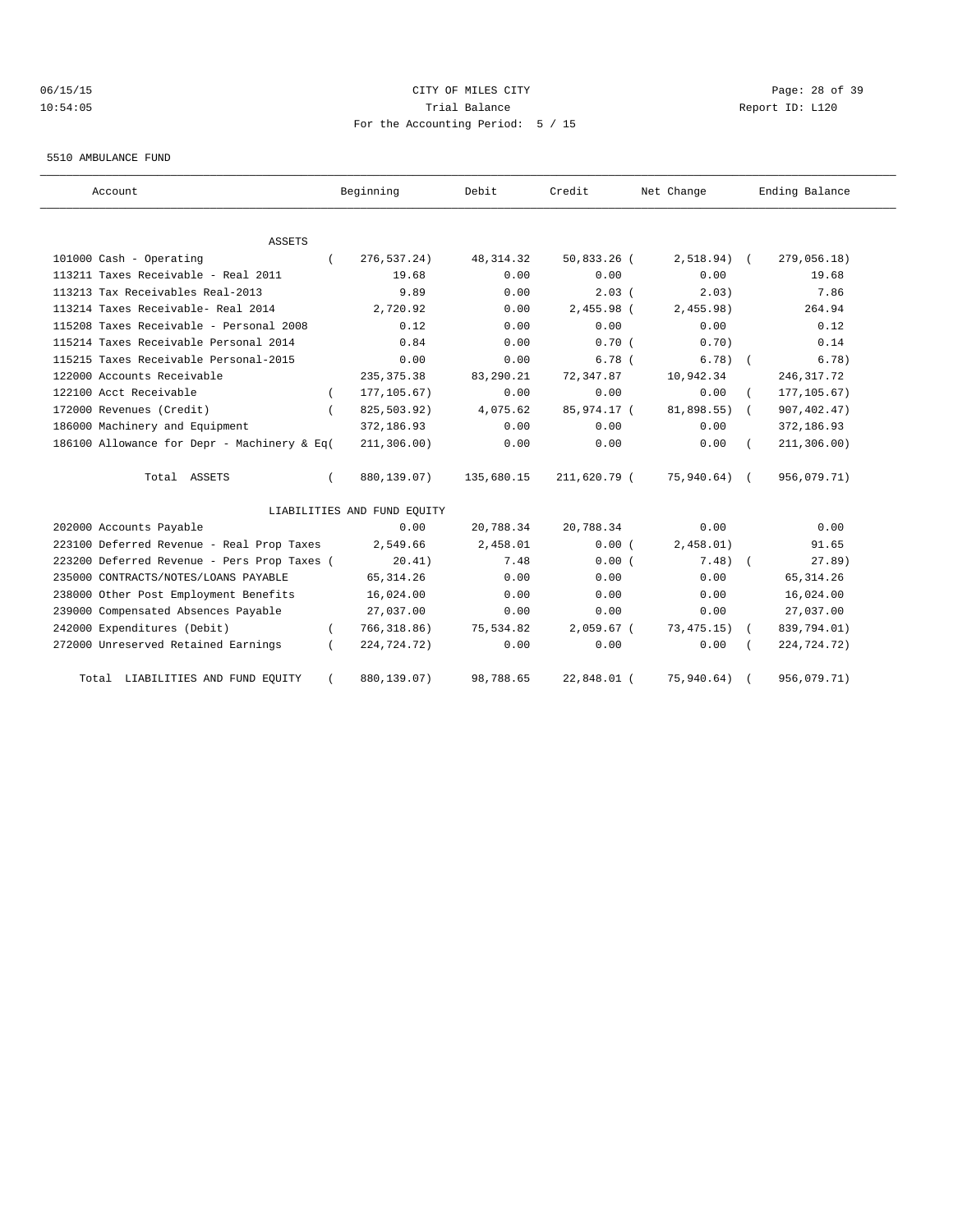# 06/15/15 CITY OF MILES CITY Page: 29 of 39 10:54:05 Trial Balance Report ID: L120 For the Accounting Period: 5 / 15

5610 AIRPORT OPERATING

| Account                                     | Beginning                   | Debit     | Credit       | Net Change   | Ending Balance |  |
|---------------------------------------------|-----------------------------|-----------|--------------|--------------|----------------|--|
| <b>ASSETS</b>                               |                             |           |              |              |                |  |
| 101000 Cash - Operating                     | 21,844.74)                  | 15,496.68 | 19,261.28 (  | $3,764.60$ ( | 25,609.34)     |  |
| 101100 Cash-FAA Grant/St Loan-2008          | 6,748.74                    | 0.00      | 0.00         | 0.00         | 6,748.74       |  |
| 102230 Cash - Surplus/Credit Card Acct      | 495.81                      | 37,996.83 | 19,246.32    | 18,750.51    | 19,246.32      |  |
| 103000 Petty Cash                           | 100.00                      | 0.00      | 0.00         | 0.00         | 100.00         |  |
| 113211 Taxes Receivable - Real 2011         | 11.57                       | 0.00      | 0.00         | 0.00         | 11.57          |  |
| 113213 Tax Receivables Real-2013            | 14.82                       | 0.00      | $3.05$ (     | 3.05)        | 11.77          |  |
| 113214 Taxes Receivable- Real 2014          | 4,081.39                    | 0.00      | $3,683.97$ ( | 3,683.97)    | 397.42         |  |
| 115208 Taxes Receivable - Personal 2008     | 0.19                        | 0.00      | 0.00         | 0.00         | 0.19           |  |
| 115214 Taxes Receivable Personal 2014       | 1.26                        | 0.00      | $1.04$ (     | 1.04)        | 0.22           |  |
| 115215 Taxes Receivable Personal-2015       | 0.00                        | 0.00      | $10.17$ (    | 10.17)       | 10.17)         |  |
| 122000 Accounts Receivable                  | 381.52                      | 0.00      | 0.00         | 0.00         | 381.52         |  |
| 132000 Due From Government (Short Term)     | 83, 213.00                  | 0.00      | 0.00         | 0.00         | 83, 213.00     |  |
| 141000 Prepaid Expense                      | 4,500.00                    | 0.00      | 0.00         | 0.00         | 4,500.00       |  |
| 172000 Revenues (Credit)<br>$\left($        | 533,034.72)                 | 19,246.32 | 52, 212.82 ( | 32,966.50)   | 566,001.22)    |  |
| 181000 Land                                 | 19,983.00                   | 0.00      | 0.00         | 0.00         | 19,983.00      |  |
| 182000 Buildings                            | 677,537.00                  | 0.00      | 0.00         | 0.00         | 677,537.00     |  |
| 182100 Allowance for Depr - Buildings (Cre( | 337,537.00)                 | 0.00      | 0.00         | 0.00         | 337,537.00)    |  |
| 184000 Improvements Other Than Buildings    | 8,543,759.48                | 0.00      | 0.00         | 0.00         | 8,543,759.48   |  |
| 184100 Allowance for Depr - Imp Other Than( | 2, 207, 093.00)             | 0.00      | 0.00         | 0.00         | 2, 207, 093.00 |  |
| 186000 Machinery and Equipment              | 836, 463.59                 | 0.00      | 0.00         | 0.00         | 836, 463.59    |  |
| 186100 Allowance for Depr - Machinery & Eq( | 313,582.00)                 | 0.00      | 0.00         | 0.00         | 313,582.00)    |  |
| 188000 Const. Work in Progress-NE Wtr Line  | 27,005.00                   | 0.00      | 0.00         | 0.00         | 27,005.00      |  |
| Total ASSETS                                | 6,791,204.91                | 72,739.83 | 94,418.65 (  | 21,678.82)   | 6,769,526.09   |  |
|                                             | LIABILITIES AND FUND EQUITY |           |              |              |                |  |
| 202000 Accounts Payable                     | 0.00                        | 8,279.08  | 8,279.08     | 0.00         | 0.00           |  |
| 223100 Deferred Revenue - Real Prop Taxes   | 3,833.68                    | 3,687.02  | 0.00(        | 3,687.02)    | 146.66         |  |
| 223200 Deferred Revenue - Pers Prop Taxes ( | 30.57)                      | 11.21     | 0.00(        | 11.21)       | 41.78)         |  |
| 235150 LTrm Pay/MT Aeronautics              | 19,684.00                   | 0.00      | 0.00         | 0.00         | 19,684.00      |  |
| 238000 Other Post Employment Benefits       | 7,870.00                    | 0.00      | 0.00         | 0.00         | 7,870.00       |  |
| 239000 Compensated Absences Payable         | 3,693.00                    | 0.00      | 0.00         | 0.00         | 3,693.00       |  |
| 242000 Expenditures (Debit)                 | 480,854.54)                 | 19,261.28 | $1,280.69$ ( | 17,980.59)   | 498,835.13)    |  |
| 250600 Reserve for Replacement & Depreciat  | 18,913.67                   | 0.00      | 0.00         | 0.00         | 18,913.67      |  |
| 272000 Unreserved Retained Earnings         | 7,218,095.67                | 0.00      | 0.00         | 0.00         | 7,218,095.67   |  |
| Total LIABILITIES AND FUND EQUITY           | 6,791,204.91                | 31,238.59 | 9,559.77 (   | 21,678.82)   | 6,769,526.09   |  |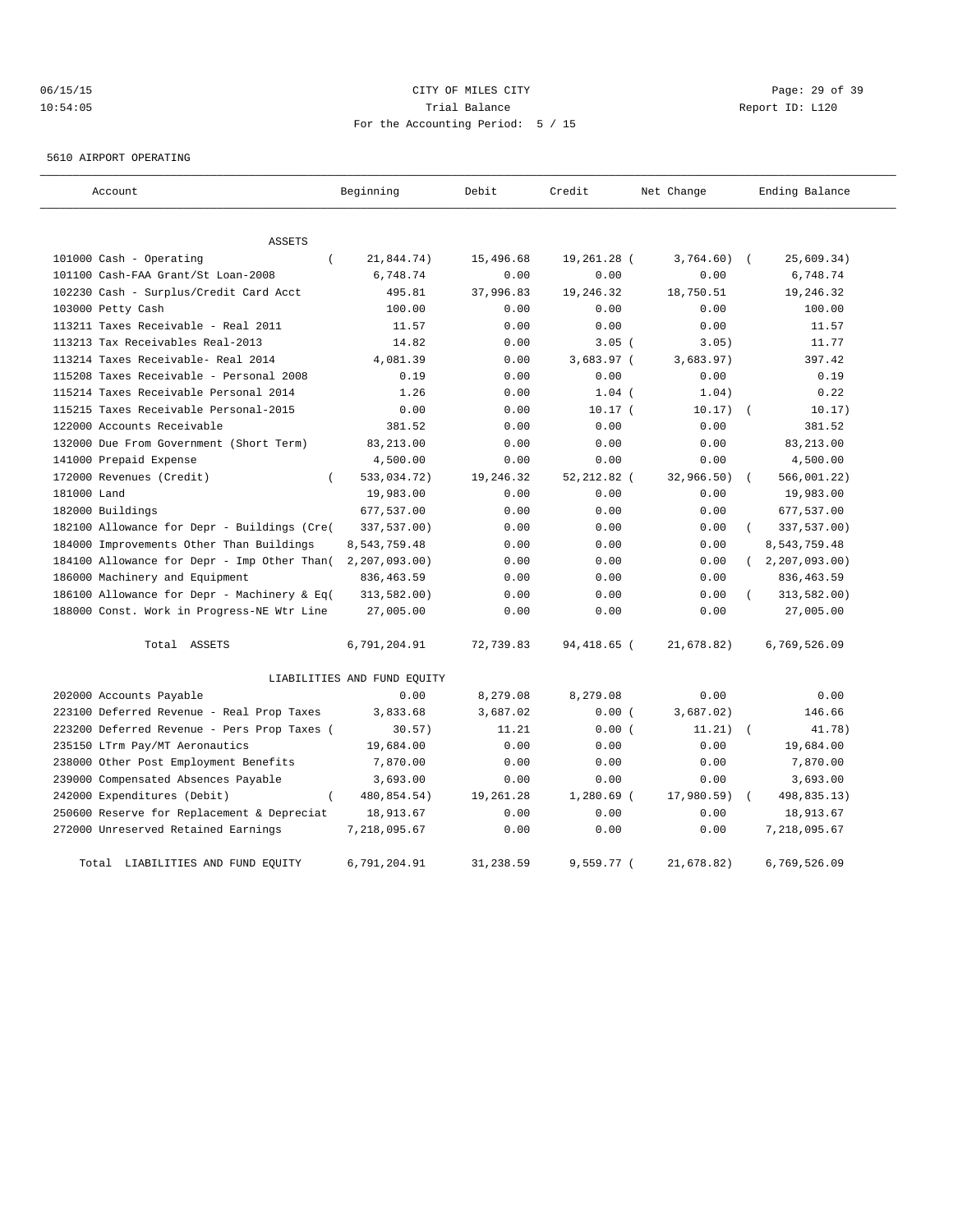# 06/15/15 CITY OF MILES CITY Page: 30 of 39 10:54:05 Trial Balance Report ID: L120 For the Accounting Period: 5 / 15

#### 6040 PUBLIC WORKS

| Account                              | Beginning |                             | Debit     | Credit      |  | Net Change |  | Ending Balance |  |
|--------------------------------------|-----------|-----------------------------|-----------|-------------|--|------------|--|----------------|--|
|                                      |           |                             |           |             |  |            |  |                |  |
| ASSETS                               |           |                             |           |             |  |            |  |                |  |
| 101000 Cash - Operating              |           | 114,458.53                  | 0.00      | 12,183.01 ( |  | 12,183.01) |  | 102, 275.52    |  |
| 172000 Revenues (Credit)             |           | 113, 108.13)                | 0.00      | 0.00        |  | 0.00       |  | 113, 108.13)   |  |
| Total ASSETS                         |           | 1,350.40                    | 0.00      | 12,183.01 ( |  | 12,183.01) |  | 10,832.61)     |  |
|                                      |           | LIABILITIES AND FUND EOUITY |           |             |  |            |  |                |  |
| 202000 Accounts Payable              |           | 0.00                        | 1,124.28  | 1,124.28    |  | 0.00       |  | 0.00           |  |
| 239000 Compensated Absences Payable  |           | 13,041.00                   | 0.00      | 0.00        |  | 0.00       |  | 13,041.00      |  |
| 242000 Expenditures (Debit)          |           | 124,792.83)                 | 12,183.01 | 0.00(       |  | 12,183.01) |  | 136,975.84)    |  |
| 271000 Unreserved Fund Balance       |           | 16,366.78                   | 0.00      | 0.00        |  | 0.00       |  | 16,366.78      |  |
| 272000 Unreserved Retained Earnings  |           | 96,735.45                   | 0.00      | 0.00        |  | 0.00       |  | 96,735.45      |  |
| LIABILITIES AND FUND EOUITY<br>Total |           | 1,350.40                    | 13,307.29 | 1,124.28 (  |  | 12,183.01) |  | 10,832.61)     |  |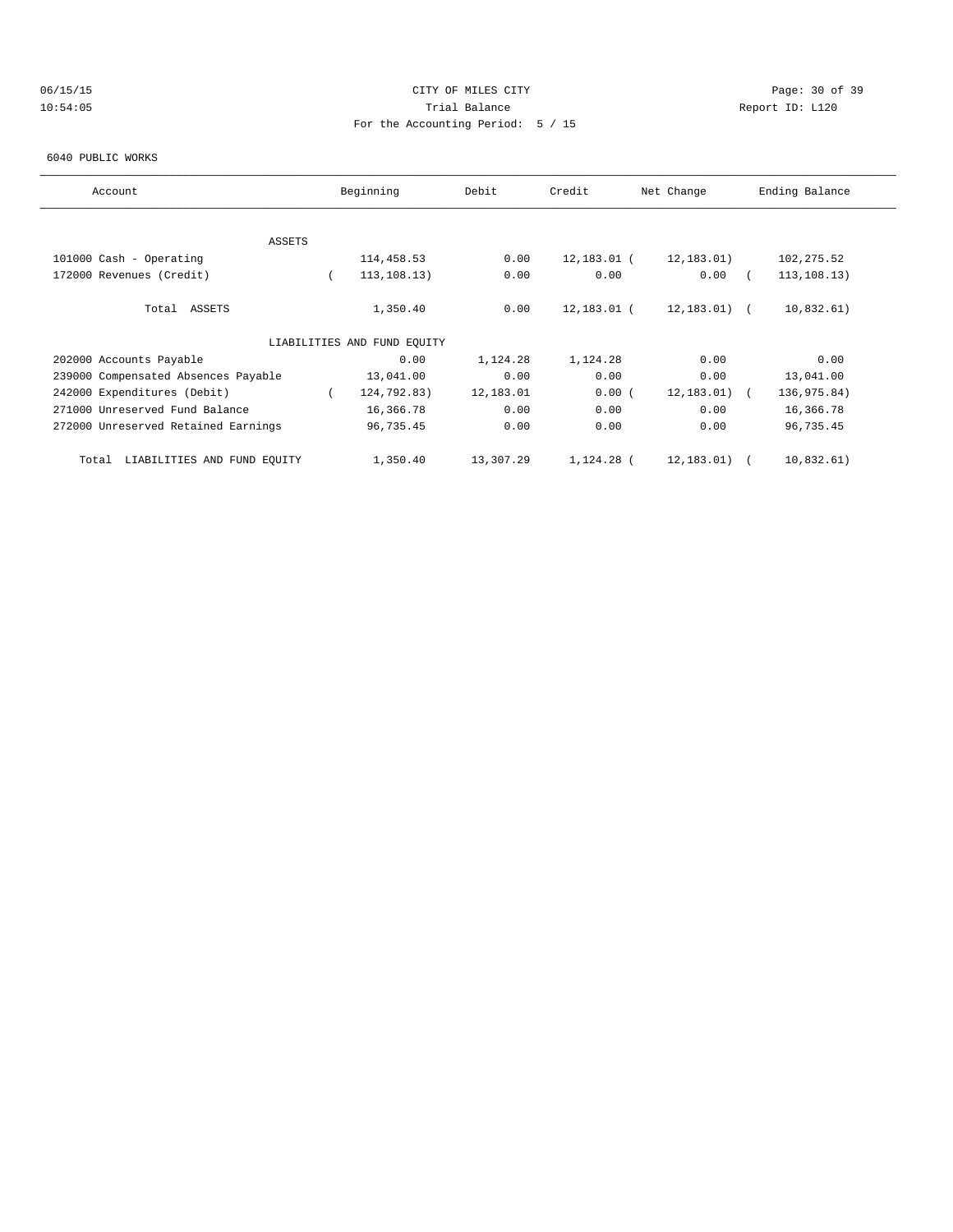# 06/15/15 Page: 31 of 39 10:54:05 Trial Balance Report ID: L120 For the Accounting Period: 5 / 15

# 7370 TBID

| Account                              | Beginning                   | Debit     | Credit    | Net Change | Ending Balance |
|--------------------------------------|-----------------------------|-----------|-----------|------------|----------------|
|                                      |                             |           |           |            |                |
|                                      | ASSETS                      |           |           |            |                |
| 101000 Cash - Operating              | 0.00                        | 6,898.00  | 6,898.00  | 0.00       | 0.00           |
|                                      |                             |           |           |            |                |
| Total ASSETS                         | 0.00                        | 6,898.00  | 6,898.00  | 0.00       | 0.00           |
|                                      | LIABILITIES AND FUND EQUITY |           |           |            |                |
| 202000 Accounts Payable              | 0.00                        | 6,898.00  | 6,898.00  | 0.00       | 0.00           |
| 212500 Due to Others                 | 0.00                        | 6,898.00  | 6,898.00  | 0.00       | 0.00           |
| LIABILITIES AND FUND EQUITY<br>Total | 0.00                        | 13,796.00 | 13,796.00 | 0.00       | 0.00           |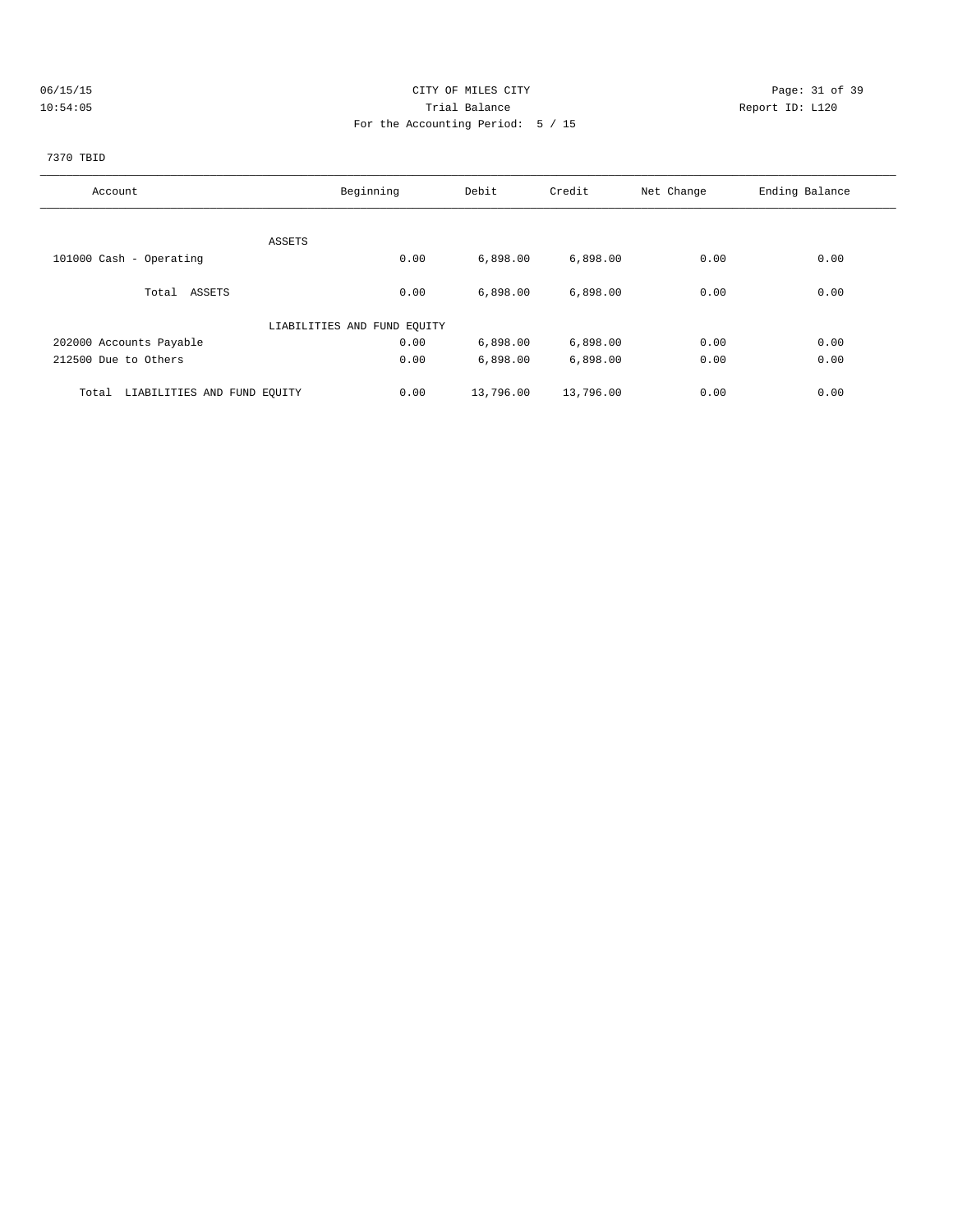| 06/15/15 | CITY OF MILES CITY                | Page: $32o$     |
|----------|-----------------------------------|-----------------|
| 10:54:05 | Trial Balance                     | Report ID: L120 |
|          | For the Accounting Period: 5 / 15 |                 |

Page: 32 of 39

7467 Law Enforcement Academy Surcharge

| Account                                   | Beginning                   | Debit  | Credit | Net Change | Ending Balance |
|-------------------------------------------|-----------------------------|--------|--------|------------|----------------|
| ASSETS                                    |                             |        |        |            |                |
| 101000 Cash - Operating                   | 0.00                        | 680.00 | 0.00   | 680.00     | 680.00         |
|                                           |                             |        |        |            |                |
| ASSETS<br>Total                           | 0.00                        | 680.00 | 0.00   | 680.00     | 680.00         |
|                                           |                             |        |        |            |                |
|                                           | LIABILITIES AND FUND EQUITY |        |        |            |                |
| 212200 Due to Federal, Soc Sec & Medicare | 0.00                        | 0.00   | 680.00 | 680.00     | 680.00         |
|                                           |                             |        |        |            |                |
| LIABILITIES AND FUND EQUITY<br>Total      | 0.00                        | 0.00   | 680.00 | 680.00     | 680.00         |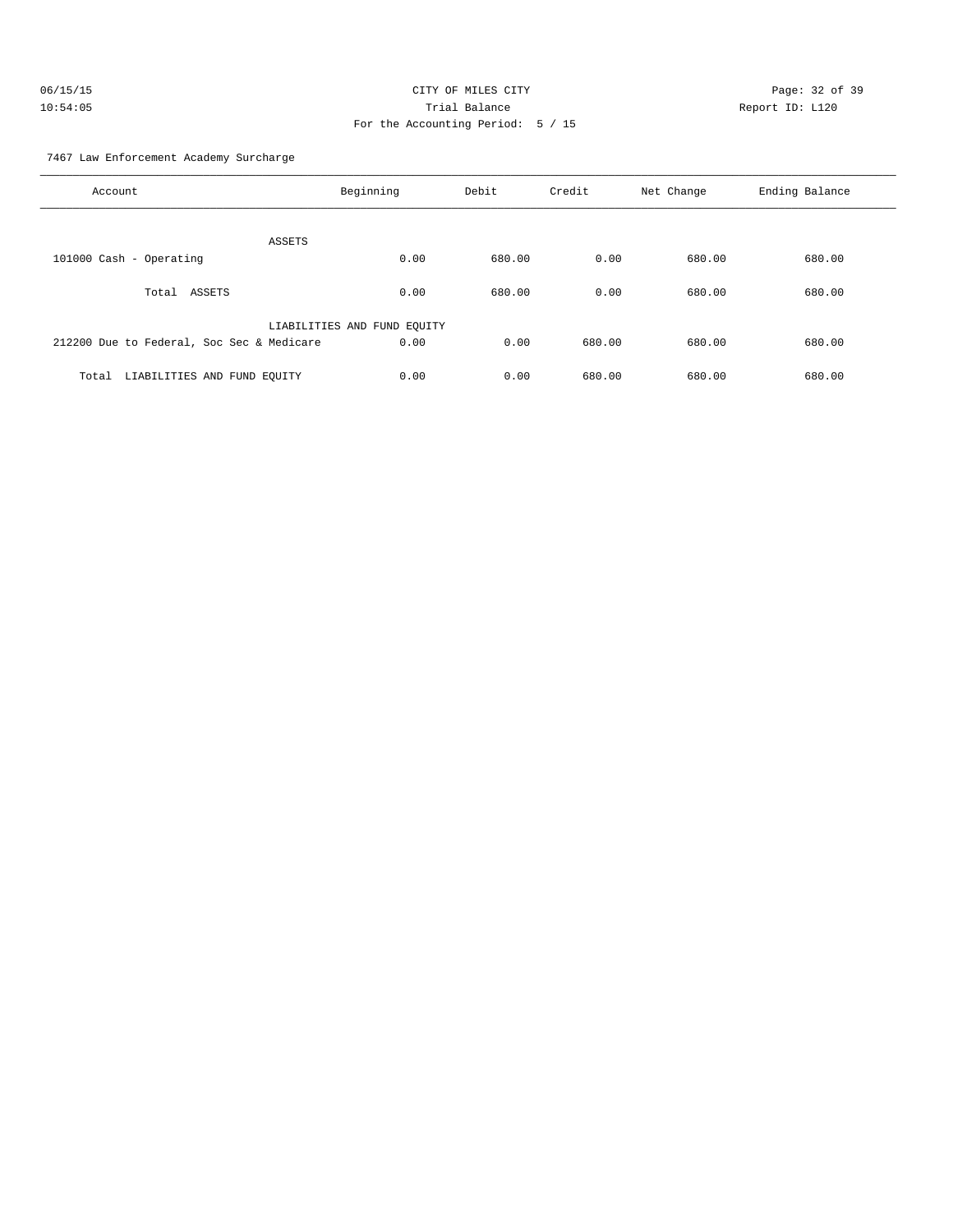| 06/15/15 | CITY OF MILES CITY                | Page: 33 of 39  |
|----------|-----------------------------------|-----------------|
| 10:54:05 | Trial Balance                     | Report ID: L120 |
|          | For the Accounting Period: 5 / 15 |                 |

7471 CIVIL LEGAL ASSIST/VICTIM DOM VIOLENCE PROG

| Account                              | Beginning                   | Debit    | Credit   | Net Change | Ending Balance |
|--------------------------------------|-----------------------------|----------|----------|------------|----------------|
| ASSETS                               |                             |          |          |            |                |
| 101000 Cash - Operating              | 0.00                        | 1,796.50 | 0.00     | 1,796.50   | 1,796.50       |
| ASSETS<br>Total                      | 0.00                        | 1,796.50 | 0.00     | 1,796.50   | 1,796.50       |
|                                      | LIABILITIES AND FUND EQUITY |          |          |            |                |
| 212500 Due to Others                 | 0.00                        | 0.00     | 1,796.50 | 1,796.50   | 1,796.50       |
| LIABILITIES AND FUND EOUITY<br>Total | 0.00                        | 0.00     | 1,796.50 | 1,796.50   | 1,796.50       |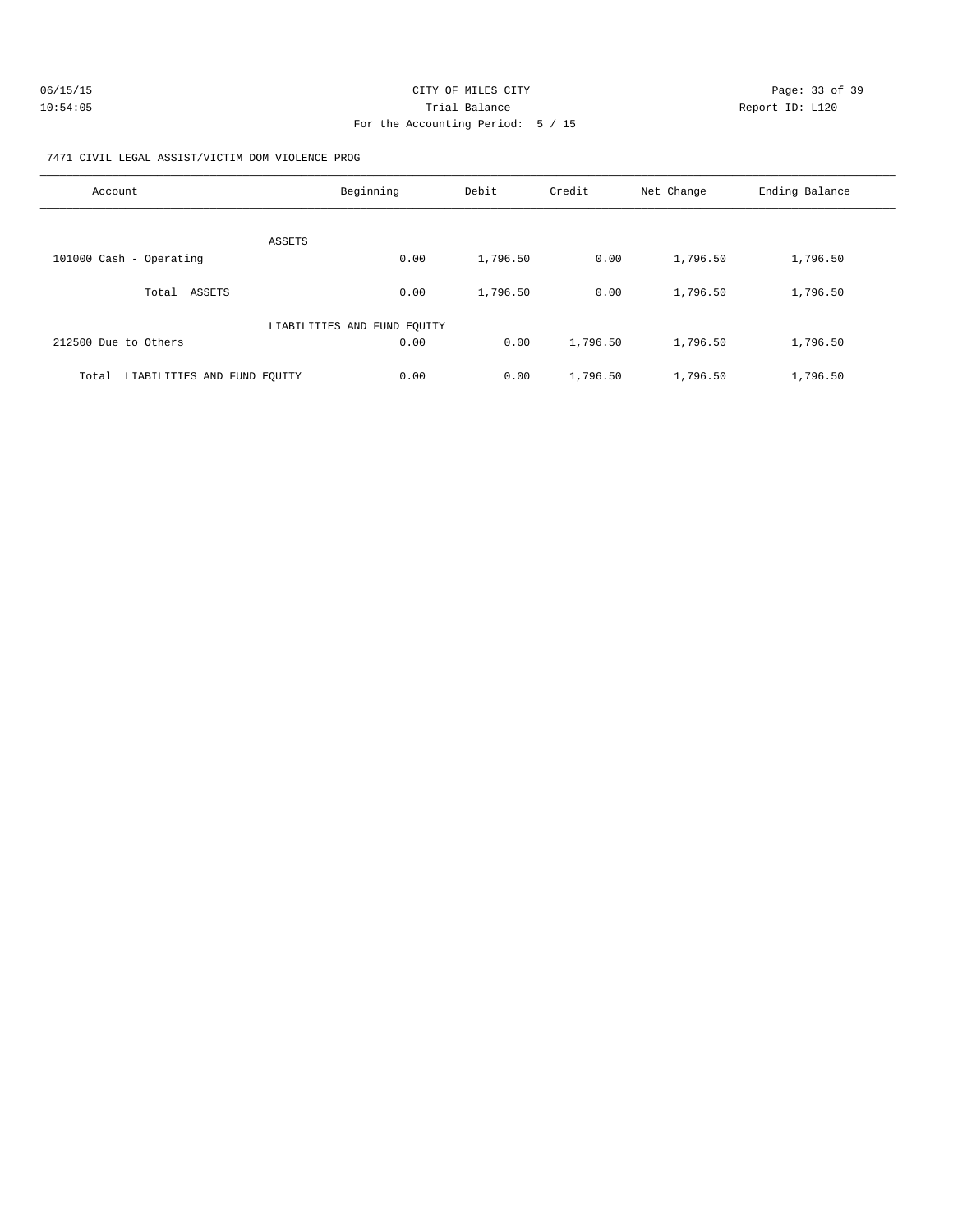# 06/15/15 CITY OF MILES CITY Page: 34 of 39 10:54:05 Trial Balance Report ID: L120 For the Accounting Period: 5 / 15

7910 PAYROLL FUND

| Account                                   | Beginning                   | Debit      | Credit      | Net Change  | Ending Balance |  |
|-------------------------------------------|-----------------------------|------------|-------------|-------------|----------------|--|
|                                           |                             |            |             |             |                |  |
| ASSETS                                    |                             |            |             |             |                |  |
| 101000 Cash - Operating                   | 85,693.66                   | 443,037.15 | 428,885.68  | 14,151.47   | 99,845.13      |  |
|                                           |                             |            |             |             |                |  |
| Total ASSETS                              | 85,693.66                   | 443,037.15 | 428,885.68  | 14,151.47   | 99,845.13      |  |
|                                           |                             |            |             |             |                |  |
|                                           | LIABILITIES AND FUND EQUITY |            |             |             |                |  |
| 201000 Warrants Payable                   | 70,791.94                   | 84,407.29  | 83,550.35 ( | 856.94)     | 69,935.00      |  |
| 212200 Due to Federal, Soc Sec & Medicare | 0.00                        | 64,071.06  | 64,071.06   | 0.00        | 0.00           |  |
| 212202 Due to State Unemployment          | 1,438.09                    | 0.00       | 1,447.58    | 1,447.58    | 2,885.67       |  |
| 212203 Due to Worker's Compensation       | 13,463.63                   | 0.00       | 13,560.83   | 13,560.83   | 27,024.46      |  |
| 212204 Due to State Income Tax            | 0.00                        | 13,902.00  | 13,902.00   | 0.00        | 0.00           |  |
| 212205 due to MPORS-GABA                  | 0.00                        | 13,822.75  | 13,822.75   | 0.00        | 0.00           |  |
| 212207 Due to AFLAC, AFLAC PRETAX         | 0.00                        | 429.63     | 429.63      | 0.00        | 0.00           |  |
| 212208 Due to Health Ins, Dental, Vision  | 0.00                        | 56,536.30  | 56,536.30   | 0.00        | 0.00           |  |
| 212209 Due to PERS Retirement             | 0.00                        | 31,221.95  | 31, 221.95  | 0.00        | 0.00           |  |
| 212210 Due to FURS-GABA Retirement        | 0.00                        | 12,758.50  | 12,758.50   | 0.00        | 0.00           |  |
| Total LIABILITIES AND FUND EQUITY         | 85,693.66                   | 277,149.48 | 291,300.95  | 14, 151. 47 | 99,845.13      |  |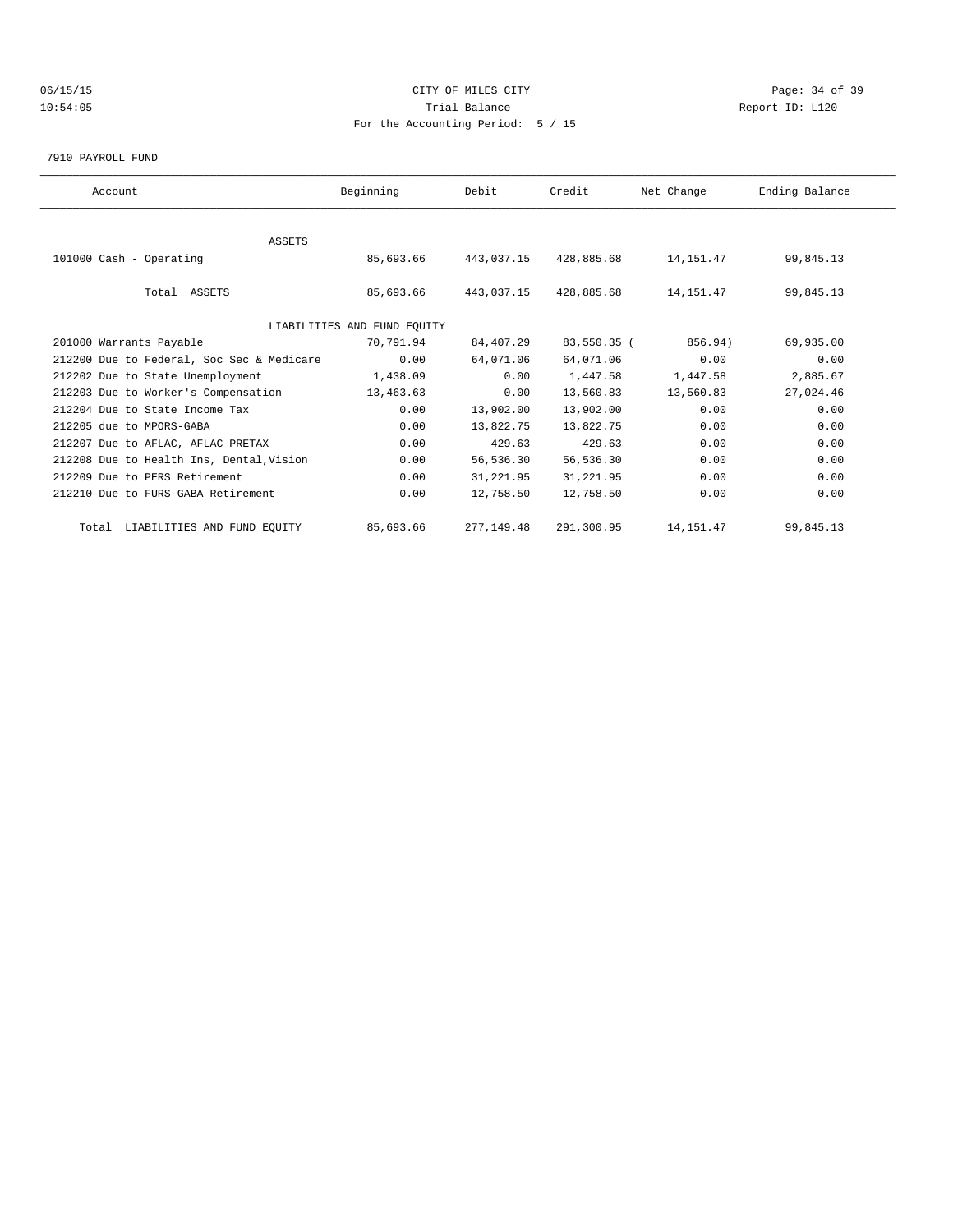| 06/15/15 | CITY OF MILES CITY                | Page: 35 of 39  |
|----------|-----------------------------------|-----------------|
| 10:54:05 | Trial Balance                     | Report ID: L120 |
|          | For the Accounting Period: 5 / 15 |                 |
|          |                                   |                 |

#### 7930 CLAIMS FUND

| Account                              | Beginning                   | Debit       | Credit       | Net Change | Ending Balance |
|--------------------------------------|-----------------------------|-------------|--------------|------------|----------------|
|                                      | ASSETS                      |             |              |            |                |
| 101000 Cash - Operating              | 155,382.11                  | 307,369.37  | 216,893.71   | 90,475.66  | 245,857.77     |
| ASSETS<br>Total                      | 155,382.11                  | 307, 369.37 | 216,893.71   | 90,475.66  | 245,857.77     |
|                                      | LIABILITIES AND FUND EOUITY |             |              |            |                |
| 201000 Warrants Payable              | 155,382.11                  | 216,893.71  | 307, 369, 37 | 90,475.66  | 245,857.77     |
| LIABILITIES AND FUND EQUITY<br>Total | 155, 382. 11                | 216,893.71  | 307, 369, 37 | 90,475.66  | 245,857.77     |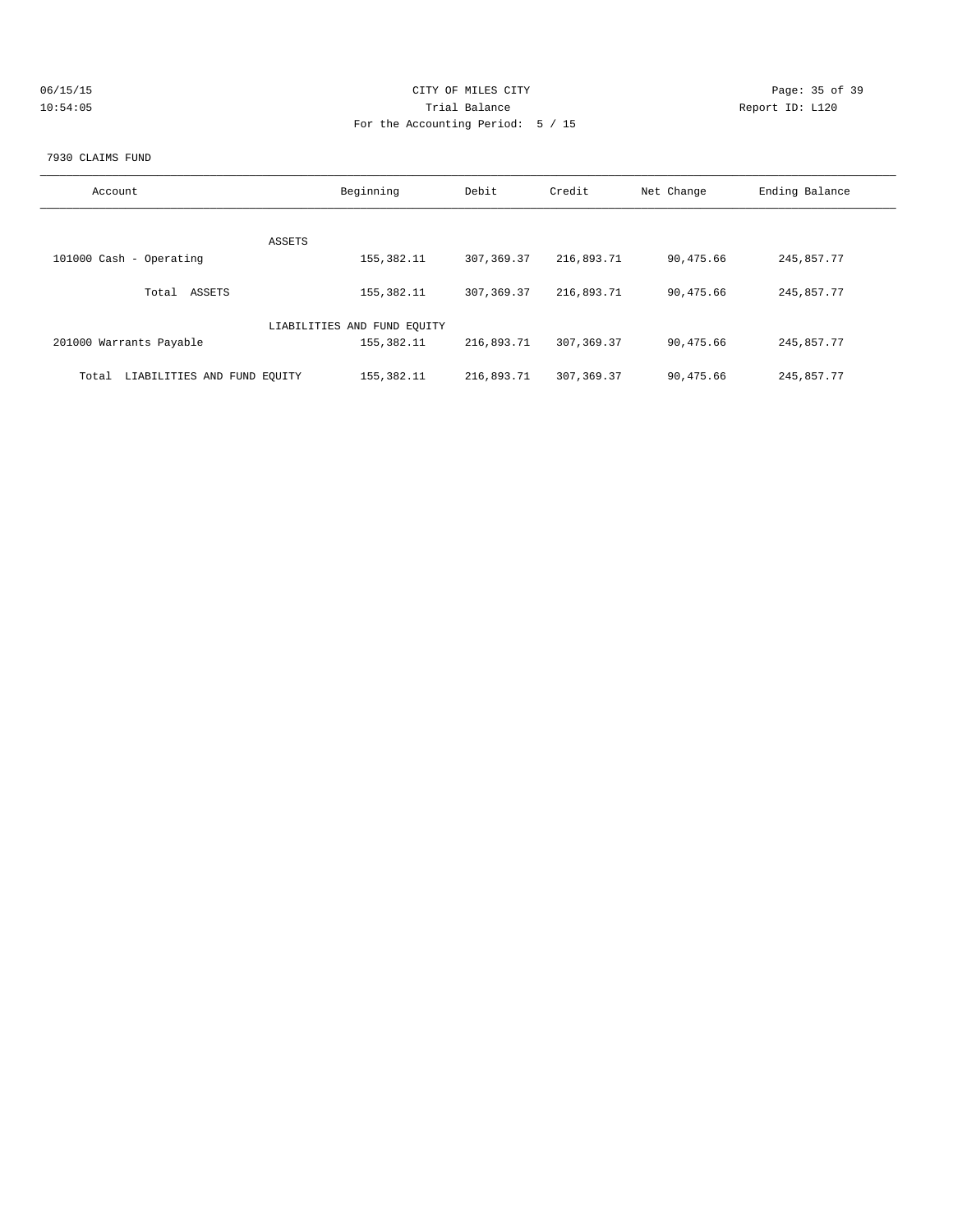# 06/15/15 Page: 36 of 39 10:54:05 Trial Balance Report ID: L120 For the Accounting Period: 5 / 15

7980 CUSTER CO WATER & SEWER DISTRICT

| Account                                 | Beginning                   | Debit     | Credit      | Net Change | Ending Balance |
|-----------------------------------------|-----------------------------|-----------|-------------|------------|----------------|
|                                         |                             |           |             |            |                |
| ASSETS                                  |                             |           |             |            |                |
| 101000 Cash - Operating                 | 0.00                        | 14,456.81 | 14,456.81   | 0.00       | 0.00           |
| 122000 Accounts Receivable              | 16,027.35                   | 13,646.44 | 14,456.81 ( | 810.37)    | 15,216.98      |
|                                         |                             |           |             |            |                |
| Total ASSETS                            | 16,027.35                   | 28,103.25 | 28,913.62 ( | 810.37)    | 15,216.98      |
|                                         |                             |           |             |            |                |
|                                         | LIABILITIES AND FUND EQUITY |           |             |            |                |
| 202000 Accounts Payable                 | 0.00                        | 14,456.81 | 14,456.81   | 0.00       | 0.00           |
| 211020 Due to Custer Water & Sewer Dist | 16,027.35                   | 14,456.81 | 13,646.44 ( | 810.37)    | 15,216.98      |
|                                         |                             |           |             |            |                |
| LIABILITIES AND FUND EQUITY<br>Total    | 16,027.35                   | 28,913.62 | 28,103.25 ( | 810.37)    | 15,216.98      |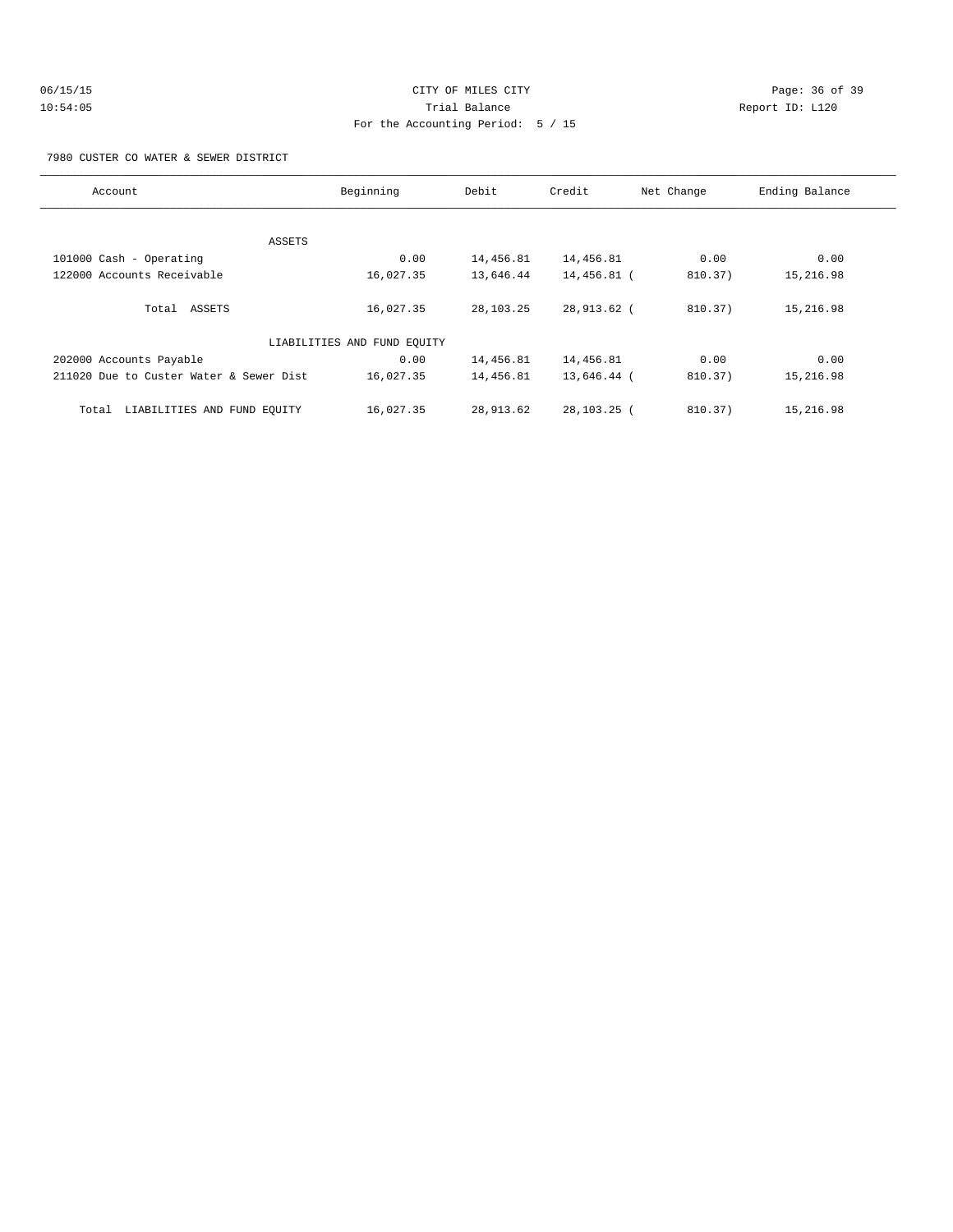| 06/15/15 | CITY OF MILES CITY                | Page: 37 of 39  |
|----------|-----------------------------------|-----------------|
| 10:54:05 | Trial Balance                     | Report ID: L120 |
|          | For the Accounting Period: 5 / 15 |                 |

7981 Interest Clearing

| Account                              | Beginning                   | Debit    | Credit   | Net Change | Ending Balance |
|--------------------------------------|-----------------------------|----------|----------|------------|----------------|
| ASSETS                               |                             |          |          |            |                |
| 101000 Cash - Operating              | 0.00                        | 1,150.89 | 0.00     | 1,150.89   | 1,150.89       |
| Total ASSETS                         | 0.00                        | 1,150.89 | 0.00     | 1,150.89   | 1,150.89       |
|                                      | LIABILITIES AND FUND EQUITY |          |          |            |                |
| 212500 Due to Others                 | 0.00                        | 0.00     | 1,150.89 | 1,150.89   | 1,150.89       |
| LIABILITIES AND FUND EQUITY<br>Total | 0.00                        | 0.00     | 1,150.89 | 1,150.89   | 1,150.89       |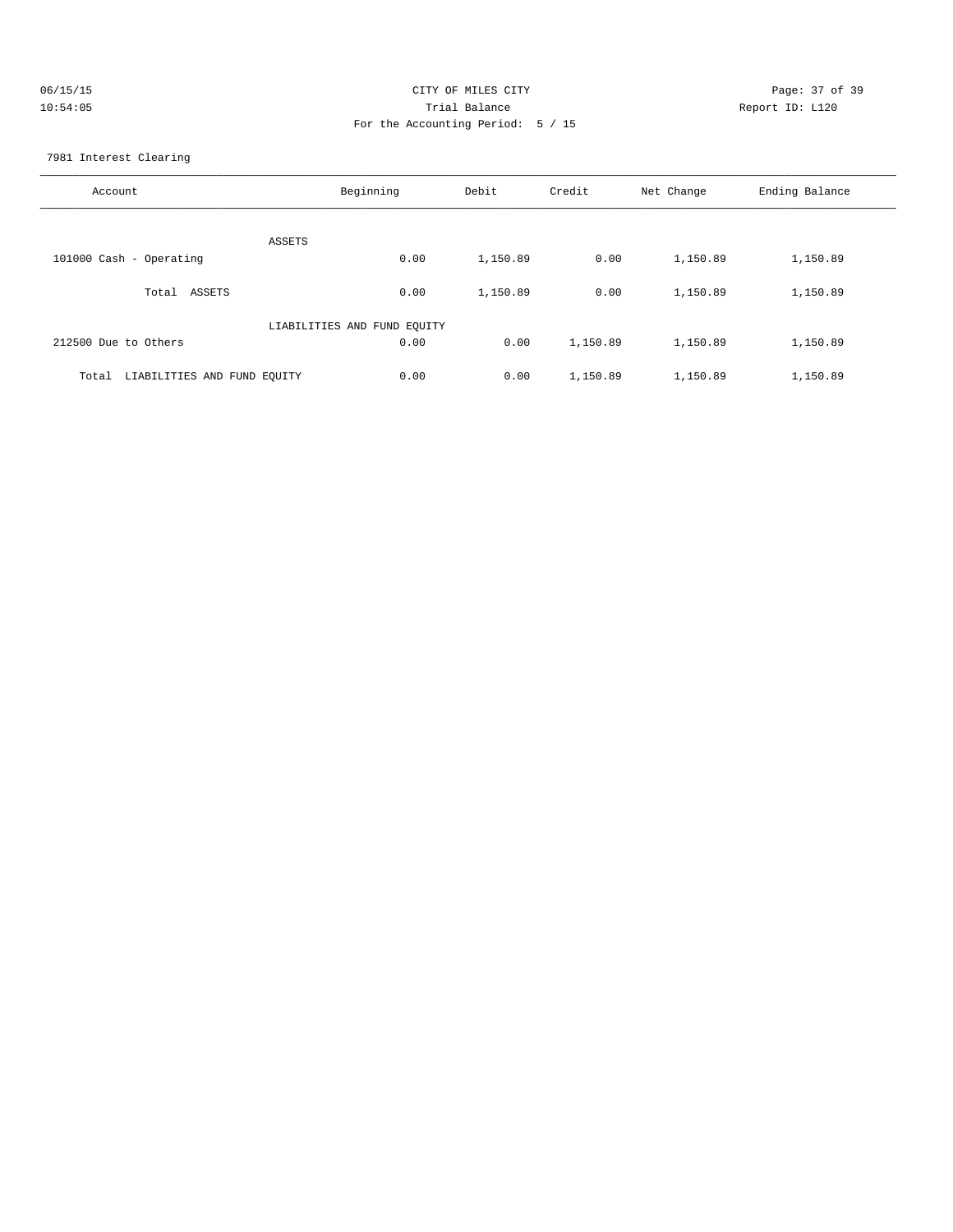# 06/15/15 Page: 38 of 39 10:54:05 Trial Balance Report ID: L120 For the Accounting Period: 5 / 15

#### 9000 GENERAL FIXED ASSETS GROUP OF ACCOUNTS FUND

| Account                                                    | Beginning                   | Debit | Credit | Net Change | Ending Balance  |
|------------------------------------------------------------|-----------------------------|-------|--------|------------|-----------------|
|                                                            |                             |       |        |            |                 |
| ASSETS                                                     |                             |       |        |            |                 |
| 181000 Land                                                | 526,599.00                  | 0.00  | 0.00   | 0.00       | 526,599.00      |
| 182000 Buildings                                           | 1,986,836.00                | 0.00  | 0.00   | 0.00       | 1,986,836.00    |
| 182100 Allowance for Depr - Buildings (Cre(                | 684,991.00)                 | 0.00  | 0.00   | 0.00       | 684,991.00)     |
| 186000 Machinery and Equipment                             | 3,038,732.00                | 0.00  | 0.00   | 0.00       | 3,038,732.00    |
| 186100 Allowance for Depr - Machinery & Eq(                | 1,463,750.00)               | 0.00  | 0.00   | 0.00       | 1,463,750.00)   |
| 187000 Infrastructure                                      | 33,670,108.00               | 0.00  | 0.00   | 0.00       | 33,670,108.00   |
| 187100 Allowance For Depreciation - Infras( 16,321,771.00) |                             | 0.00  | 0.00   | 0.00       | (16,321,771.00) |
| Total ASSETS                                               | 20,751,763.00               | 0.00  | 0.00   | 0.00       | 20, 751, 763.00 |
|                                                            | LIABILITIES AND FUND EQUITY |       |        |            |                 |
| 280000 INVESTMENT IN GENERAL FIXED ASSETS                  | 20,751,763.00               | 0.00  | 0.00   | 0.00       | 20, 751, 763.00 |
| LIABILITIES AND FUND EQUITY<br>Total                       | 20,751,763.00               | 0.00  | 0.00   | 0.00       | 20, 751, 763.00 |